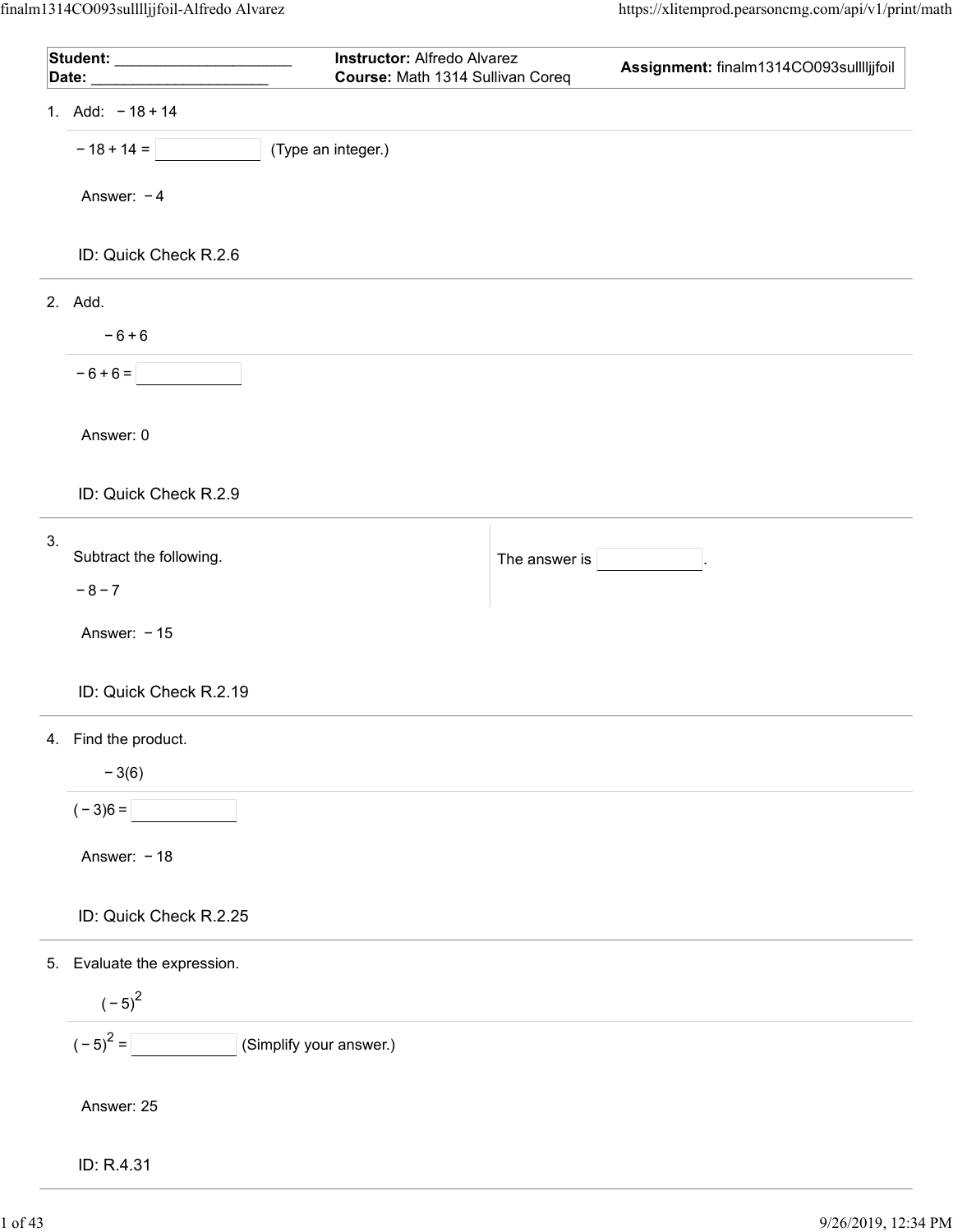$\overline{\phantom{a}}$ 

6.

7. 8. 9. ID: R.4.33 Find the value of the expression. − 74 − 7 (Simplify your answer.) <sup>4</sup> <sup>=</sup> Answer: − 2401 ID: R.4.43 Evaluate the expression. 2+3•( ) 7−5 2+3•( ) 7−5 = Answer: 8 ID: R.4.45 Simplify. − 2[9 − (1 − 5)] − 2[9 − (1 − 5)] = Answer: − 26 ID: R.4.47 Evaluate the expression. 10 − ( − 25) 5 (Type an integer or a simplified fraction.) 10 − ( − 25) <sup>5</sup> <sup>=</sup> Answer: 7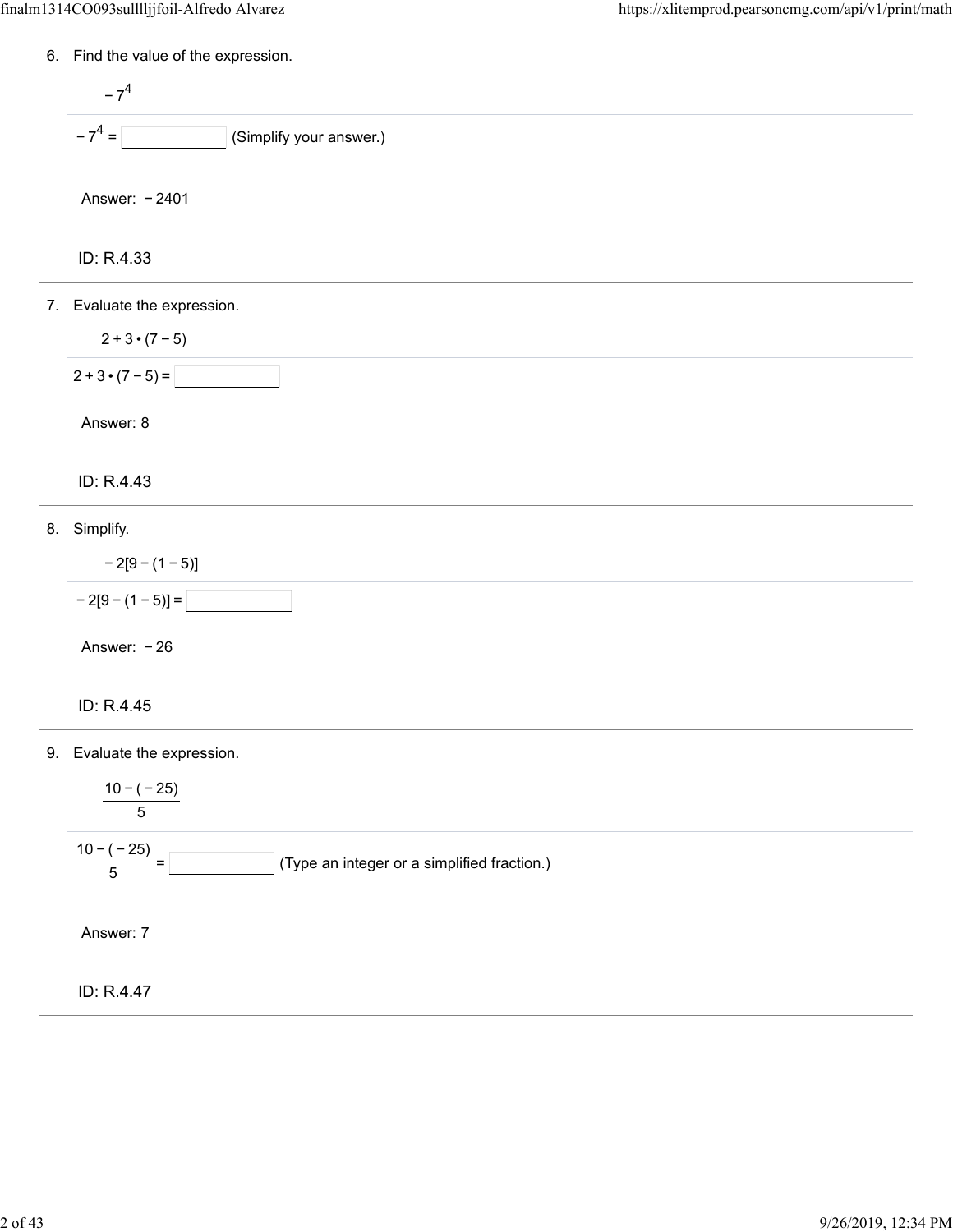10. Evaluate the expression.

$$
4 \cdot [5 + 3 \cdot (5 + 2)]
$$
  
4 \cdot [5 + 3 \cdot (5 + 2)] =   
 (Simplify your answer.)

Answer: 104

ID: R.4.53

11. Simplify the following expression by combining like terms.

 $3(z + 7) - 2(4z + 1)$ 

 $3(z + 7) - 2(4z + 1) =$  (Simplify your answer. Do not factor.)

Answer: − 5z + 19

ID: Quick Check R.5.27

- 12. Simplify the following expression by combining like terms.
	- $-5(6x-5)-(4x+3)$
	- $-5(6x-5)-(4x+3)=$

Answer: − 34x + 22

- ID: Quick Check R.5.28
- 13. Evaluate the following expression for the value given.
	- $-2x^2 + 6x 8$ ;  $x = -5$

The expression  $-2x^2 + 6x - 8$  evaluated when  $x = -5$  is  $\boxed{\qquad}$ . (Type an integer.)

Answer: − 88

ID: R.5.49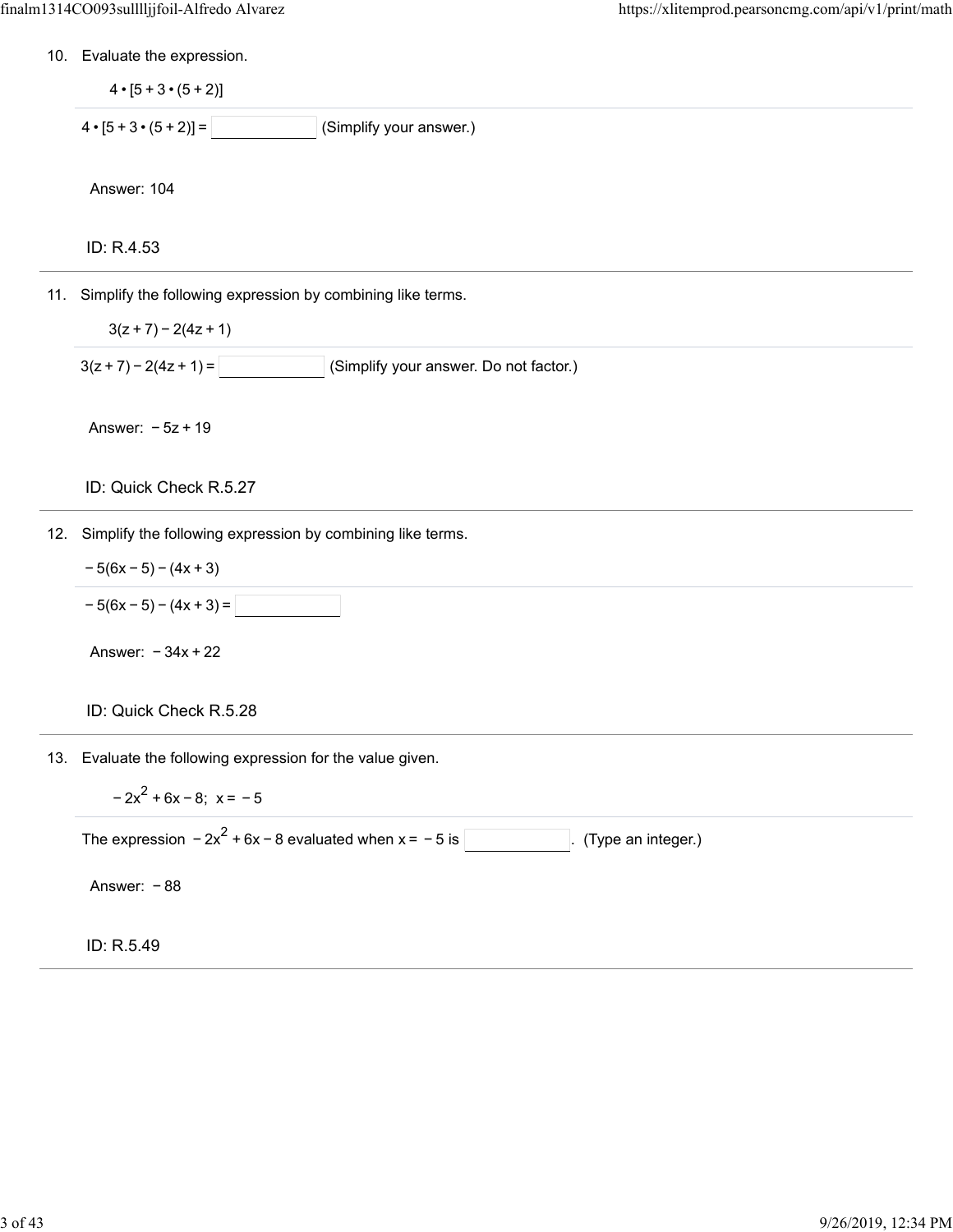14. Simplify the following expression by combining like terms.

15. 16. 17. 18. ID: R.5.65 − 3z − 2z + 7 − 3z − 2z + 7 = (Simplify your answer. Do not factor.) Answer: − 5z + 7 ID: R.5.67 Simplify the following expression by combining like terms. 13z + 5 − 14z − 6 13z + 5 − 14z − 6 = (Type a simplified expression.) Answer: − z − 1 ID: R.5.83 Simplify the following expression by combining like terms. 3(v − 6) + 5(3v − 1) 3(v − 6) + 5(3v − 1) = (Simplify your answer. Do not factor.) Answer: 18v − 23 ID: Quick Check R.6.25 Simplify by factoring. 24 24 = (Type an exact answer, using radicals as needed.) Answer: 2 6 ID: Quick Check R.9.18 Simplify by adding the polynomials. ( x2 x ) (x2 2 − 7 + 7 + 6 + 18 − 18 x ) ( x2 x ) (x2 2 − 7 + 7 + 6 + 18 − 18 = x ) (Simpify your answer. Do not factor.) Answer: 8x + 11x − 11 <sup>2</sup>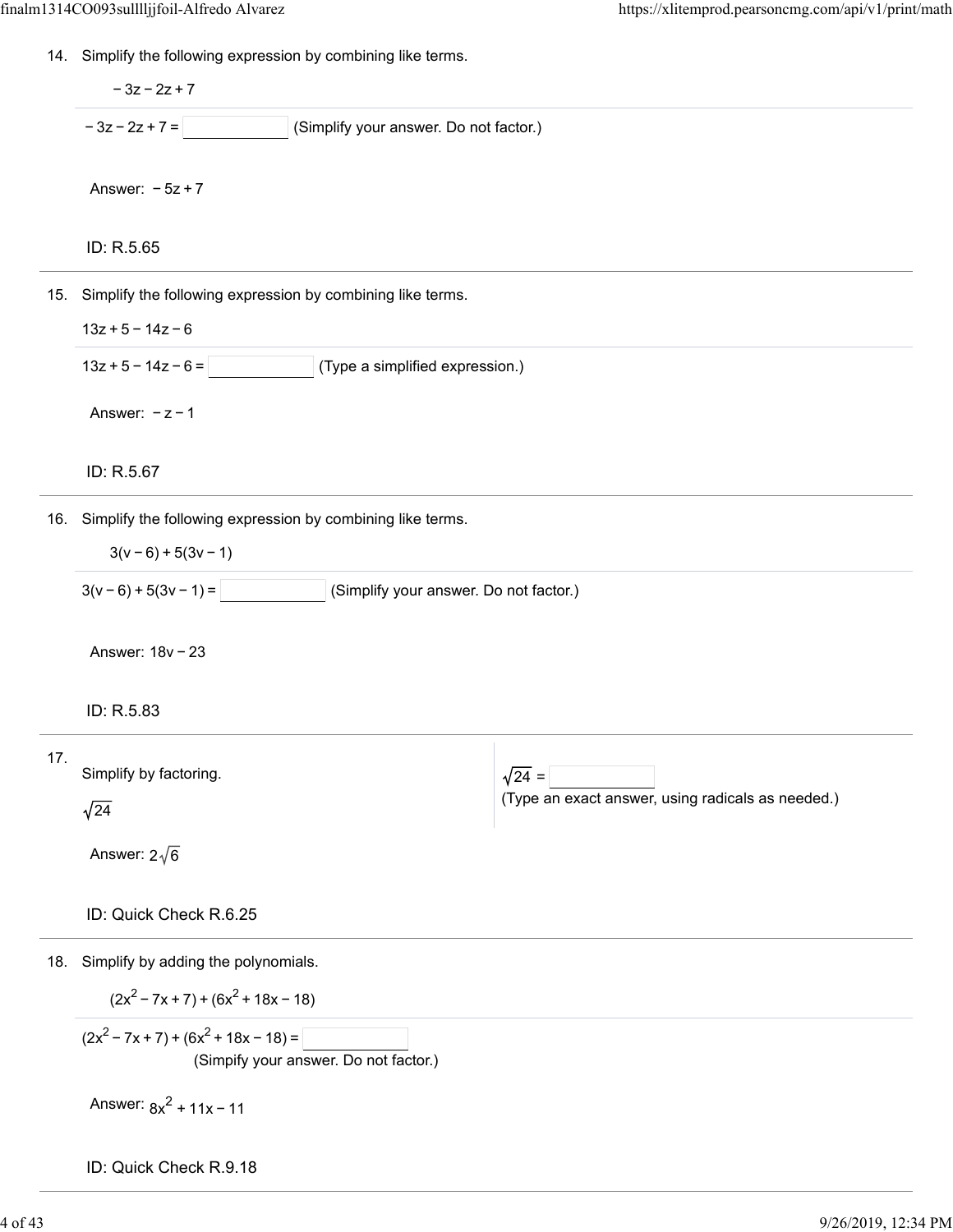19. Simplify the following by subtracting the polynomials.

$$
\frac{(9y^3 - y^2 + 4y + 7) - (y^3 + 11y^2 - 6y + 4)}{(9y^3 - y^2 + 4y + 7) - (y^3 + 11y^2 - 6y + 4)} =
$$
 (Do not factor.)

Answer:  $8y^3 - 12y^2 + 10y + 3$ 

## ID: Quick Check R.9.22

20. Simplify.

$$
(9y3 - 5y2 + 3y + 1) - (-2y3 + 6y + 9)
$$
  

$$
(9y3 - 5y2 + 3y + 1) - (-2y3 + 6y + 9) =
$$
 [Do not factor]  
Answer:  $11y3 - 5y2 - 3y - 8$ 

$$
f_{\rm{max}}(x)
$$

# ID: Quick Check R.9.23

21. Multiply.

$$
\frac{(4x^5)(6x^7)}{(4x^5)(6x^7)} = \boxed{\qquad \qquad}
$$
 (Simplify your answer.)

Answer:  $24x^{12}$ 

## ID: Quick Check R.10.1

22. Find the product.



Answer:  $-35x^8y^4$ 

ID: Quick Check R.10.2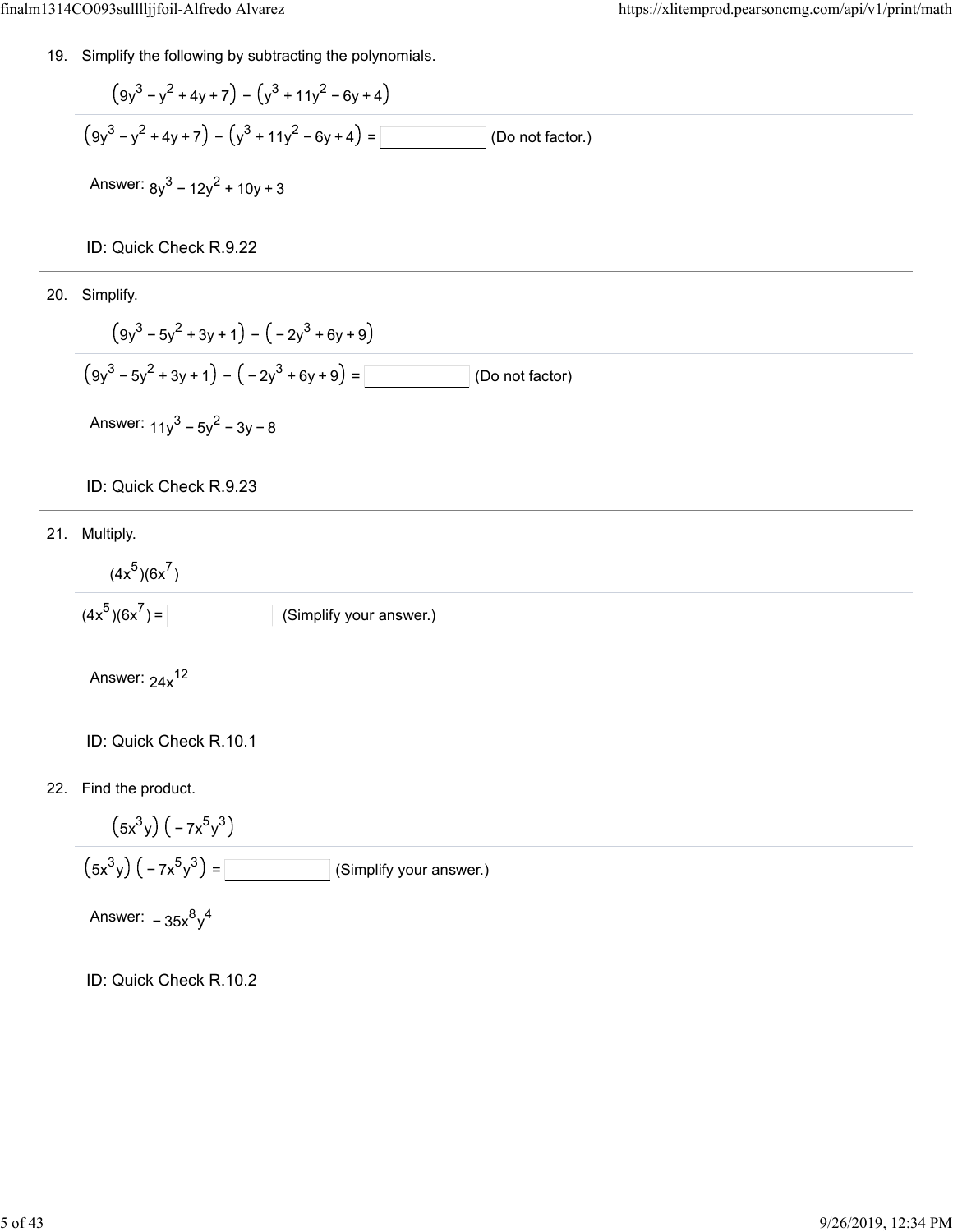

ID: Quick Check R.10.10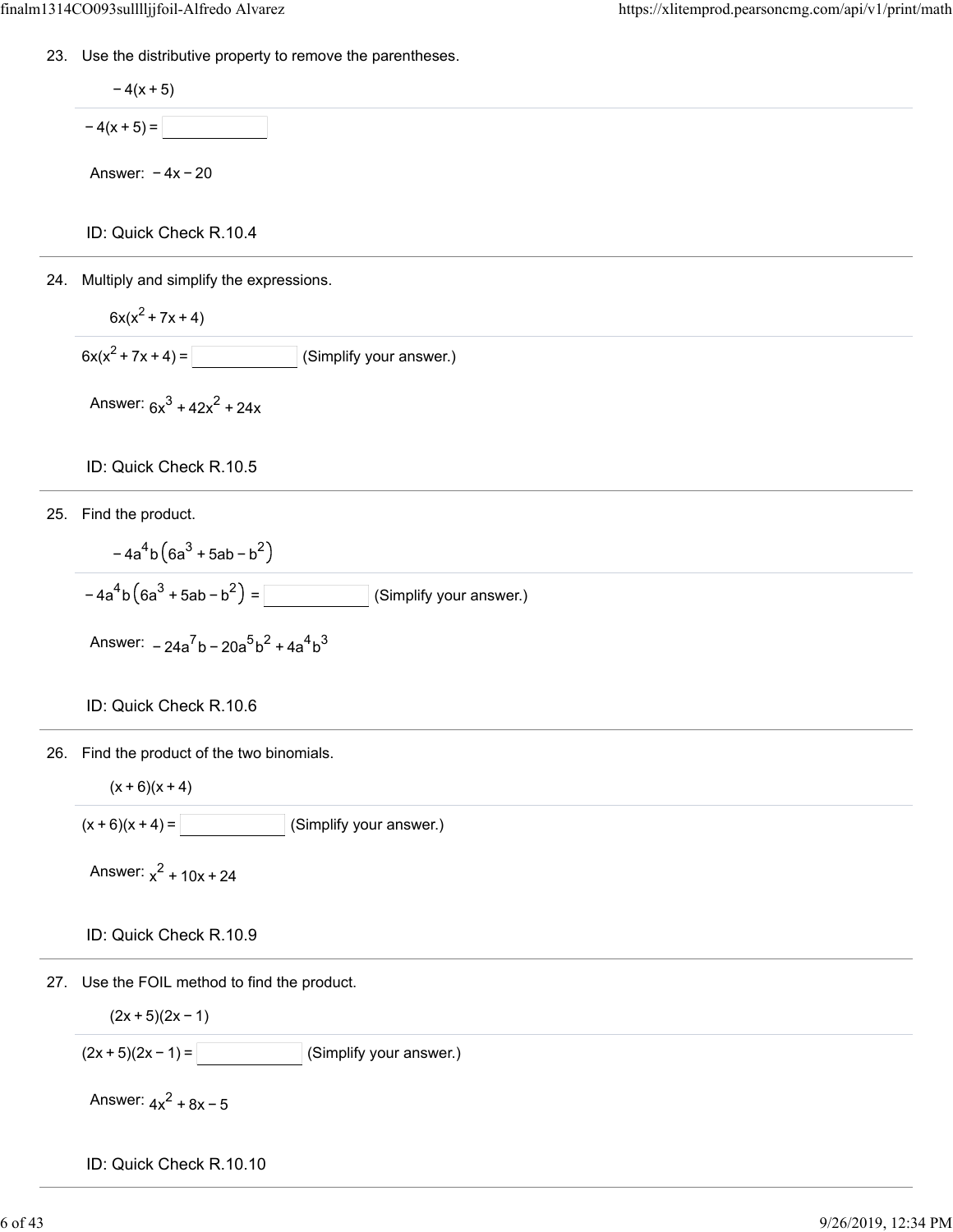28. Find the product.



$$
\frac{(2a-6)\left(6a^2+4a-5\right)}{(2a-6)\left(6a^2+4a-5\right)} =
$$

Answer:  $12a^3 - 28a^2 - 34a + 30$ 

### ID: Quick Check R.10.12

30. Multiply vertically.

$$
\frac{(x^2 + 8x + 5) (8x^2 + 5x - 7)}{(x^2 + 8x + 5) (8x^2 + 5x - 7)} =
$$
 (Simplify your answer.)

Answer:  $8x^4 + 69x^3 + 73x^2 - 31x - 35$ 

### ID: Quick Check R.10.13

31. Find the product using the difference of two squares formula.

 $(2x + 5)(2x - 5)$ 

 $(2x + 5)(2x - 5) =$ 

Answer:  $4x^2 - 25$ 

ID: Quick Check R.10.16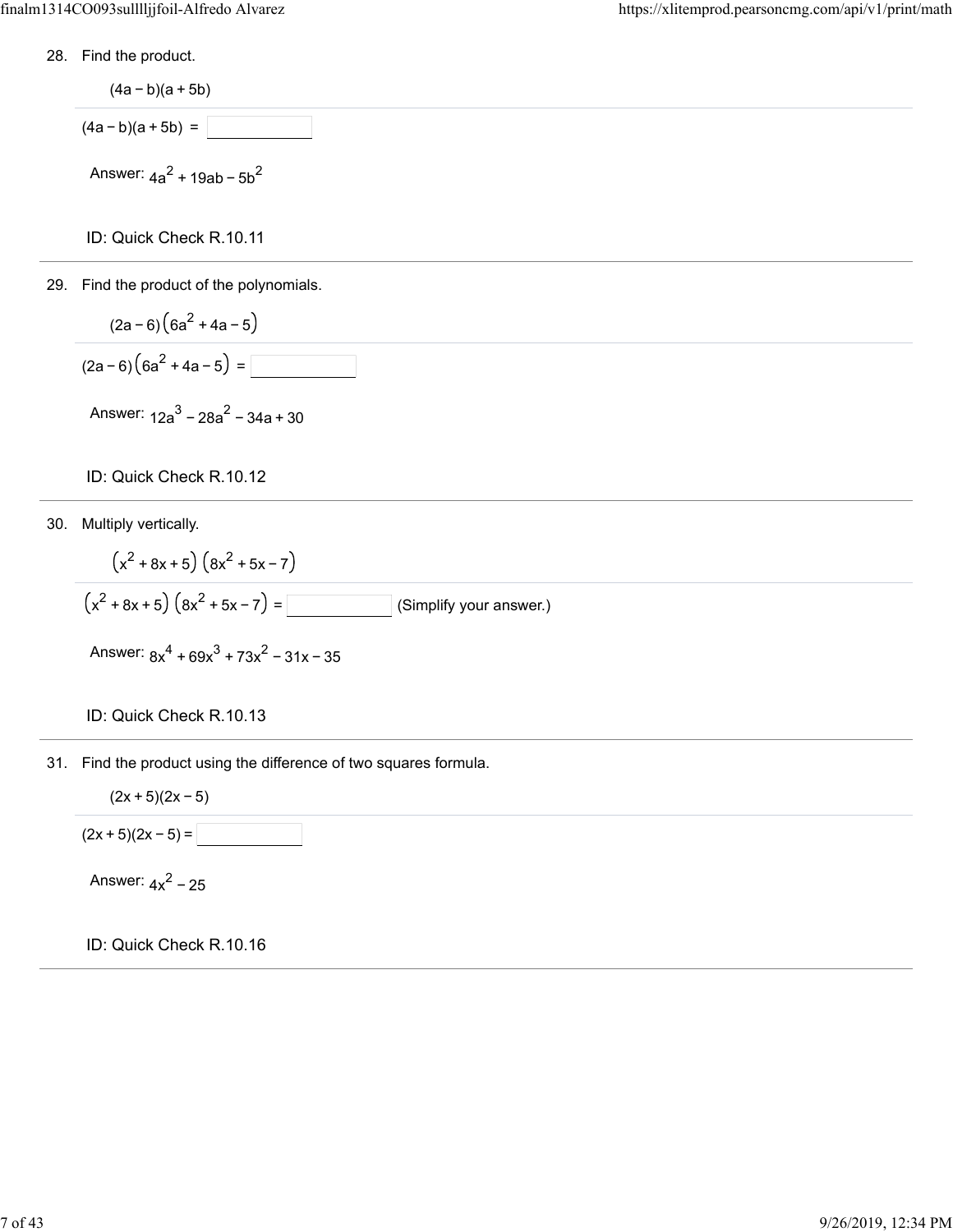32. Multiply using the rule for the square of a binomial.

$$
(x-10)^{2} =
$$
\n
$$
(x-10)^{2} =
$$
\nAnswer:  $x^{2}$  - 20x + 100  
\nID: Quick Check R.10.21  
\nFind the product.  
\n
$$
(9x + 3)^{2}
$$

$$
(9x+3)^2 =
$$

Answer:  $81x^2 + 54x + 9$ 

ID: Quick Check R.10.22

34. Find the product.

33.

$$
\frac{(4x^2y)(-3xy^5)}{(4x^2y)(-3xy^5)} =
$$
 (Simplify your answer.)

Answer:  $-12x^3y^6$ 

ID: R.10.23

35. Multiply and simplify the expressions.

 $8x(x^2 + 6x + 4)$ 

 $8x(x^2 + 6x + 4) =$  (Simplify your answer.)

Answer: 
$$
8x^3 + 48x^2 + 32x
$$

$$
ID: R.10.27
$$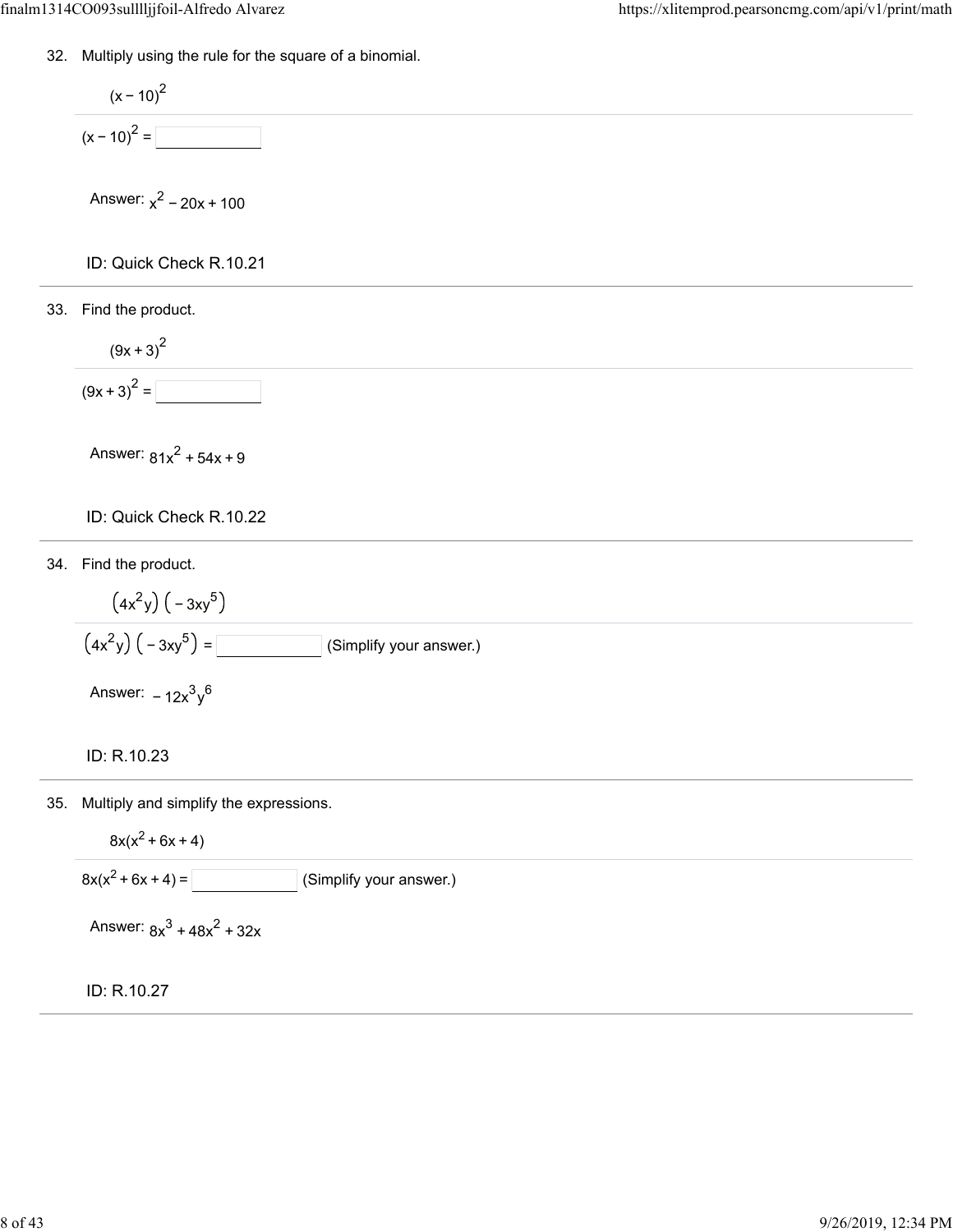36. Find the product of the two binomials.

37. Find the product. 38. Use the FOIL method to find the product. 39. Find the product of the two binomials. ID: R.10.35  $(x + 2)(x + 6)$  $(x + 2)(x + 6) =$  (Simplify your answer.) Answer:  $x^2 + 8x + 12$ ID: R.10.37  $(x + 10)(x - 8)$  $(x + 10)(x - 8) =$  (Simplify your answer.) Answer:  $x^2 + 2x - 80$ ID: R.10.39  $(5x + 7)(2x - 1)$  $(5x + 7)(2x - 1) =$  (Simplify your answer.) Answer:  $10x^2 + 9x - 7$  $(6 - 7x)(5 + 4x)$  $(6 - 7x)(5 + 4x) =$  (Simplify your answer.) Answer:  $-28x^2 - 11x + 30$ 

ID: R.10.41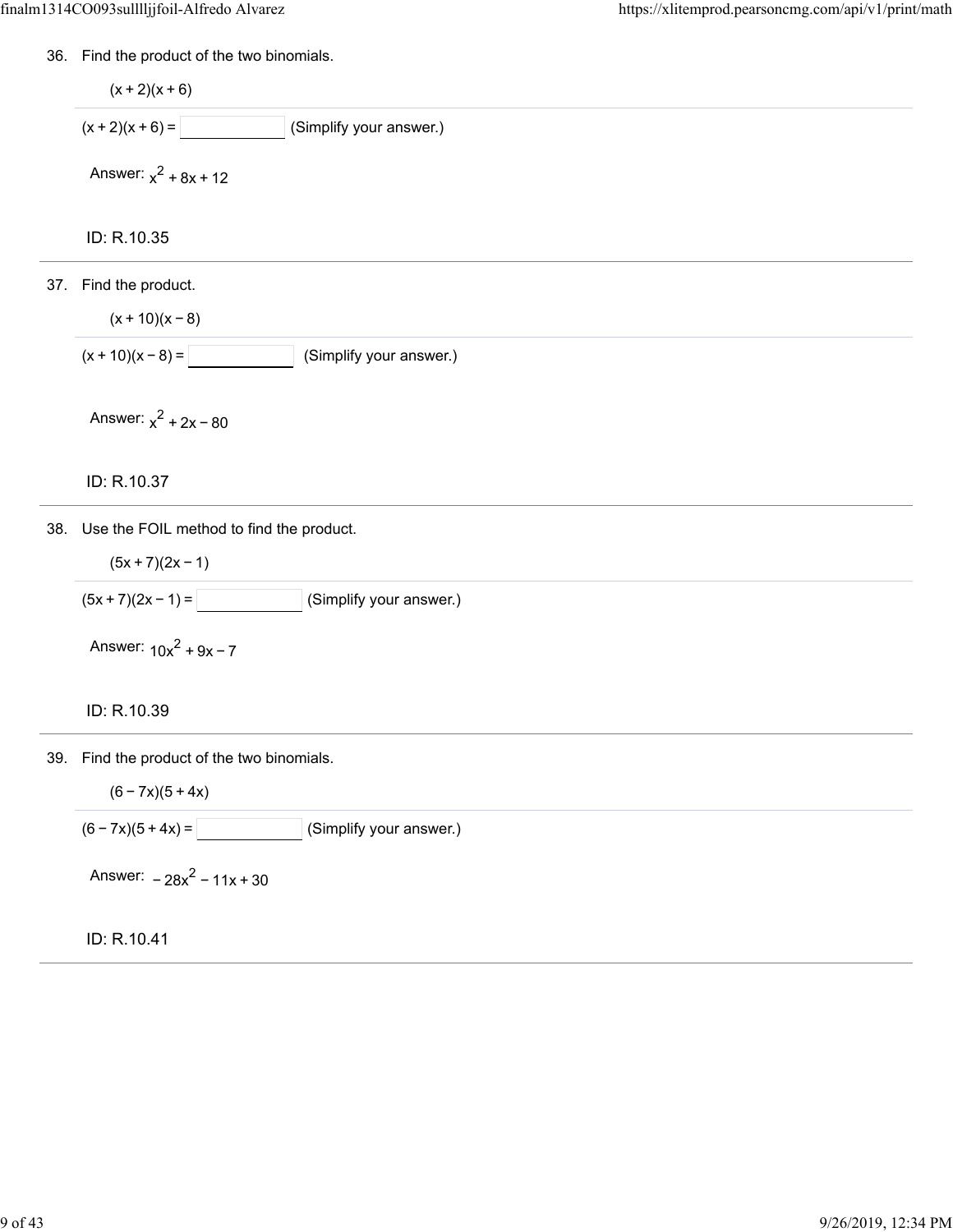40. Find the product of the two binomials.

(7a + 5b)(a − 4b)  $(7a + 5b)(a - 4b) =$  (Simplify your answer.) Answer:  $7a^2 - 23ab - 20b^2$ ID: R.10.45 41. Determine which of the given numbers are solutions to the equation.  $-9x + 4 = -5$ ;  $x = -1$ ,  $x = 1$ ,  $x = 3$ Is  $x = -1$  a solution to the equation? Yes ∩ No Is  $x = 1$  a solution to the equation? No Yes Is  $x = 3$  a solution to the equation? No Yes Answers No Yes No ID: Quick Check PF.1.3 42. Solve the following equation.  $6x + 3 = 15$ Select the correct choice below and, if necessary, fill in the answer box to complete your choice. **A.** The solution set is  $\{$   $\}$ . (Type an integer or a simplified fraction.) **B.** The solution is all real numbers. **C.** The solution is the empty set. Answer: A. The solution set is  $\{ \begin{matrix} 2 \\ 2 \end{matrix} \}$ . (Type an integer or a simplified fraction.) ID: Quick Check PF.1.8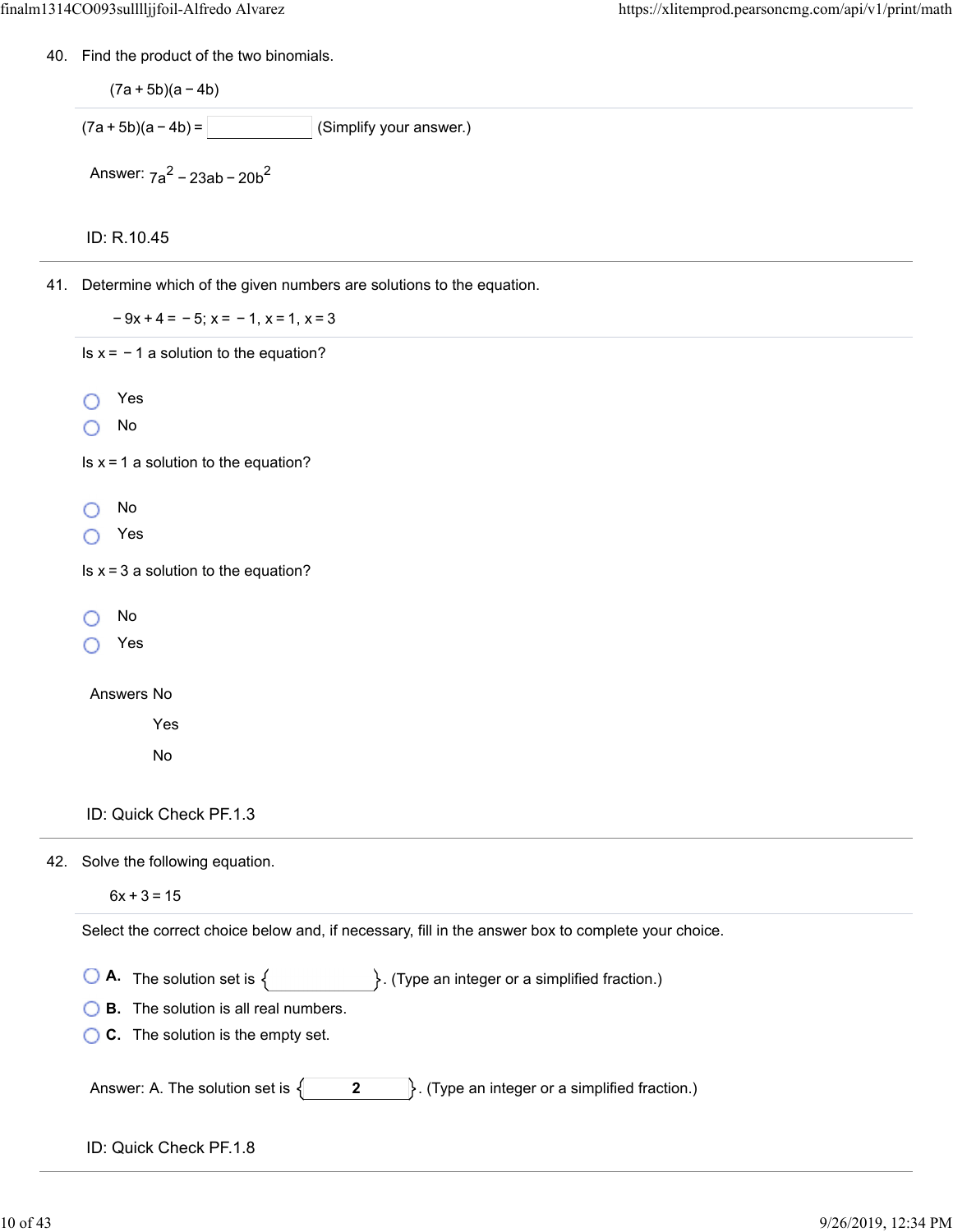43. Solve the following equation and verify your solution.

 $-6x - 7 = 29$ 

Select the correct choice below and, if necessary, fill in the answer box to complete your choice.

|     | <b>A.</b> The solution set is $\{$<br>(Simplify your answer.)                                             |
|-----|-----------------------------------------------------------------------------------------------------------|
|     | <b>B.</b> The solution is all real numbers.                                                               |
|     | C. The solution is the empty set.                                                                         |
|     | $\left\{ \right\}$ . (Simplify your answer.)<br>Answer: A. The solution set is $\{$<br>$-6$               |
|     | ID: Quick Check PF.1.9                                                                                    |
| 44. | Solve the following linear equation and verify the solution.                                              |
|     | $3x + 3 + 4x + 4 = 2x + 17$                                                                               |
|     | Select the correct choice below and, if necessary, fill in the answer box to complete your choice.        |
|     | <b>A.</b> The solution set is $\{$<br>(Type an integer or a simplified fraction.)                         |
|     | <b>B.</b> The solution is all real numbers.                                                               |
|     | C. The solution is the empty set.                                                                         |
|     | $\}$ . (Type an integer or a simplified fraction.)<br>Answer: A. The solution set is $\{$<br>$\mathbf{2}$ |
|     | ID: Quick Check PF.1.11                                                                                   |
| 45. | Solve the following linear equation.                                                                      |
|     | $5(x - 2) = 30$                                                                                           |
|     | Select the correct choice below and, if necessary, fill in the answer box to complete your choice.        |
|     | <b>A.</b> The solution set is $\{$<br>$\}$ . (Type an integer or a simplified fraction.)                  |
|     | <b>B.</b> The solution is all real numbers.                                                               |
|     | C. The solution is the empty set.                                                                         |
|     | $\}$ . (Type an integer or a simplified fraction.)<br>Answer: A. The solution set is $\{$<br>8            |
|     | ID: Quick Check PF.1.14                                                                                   |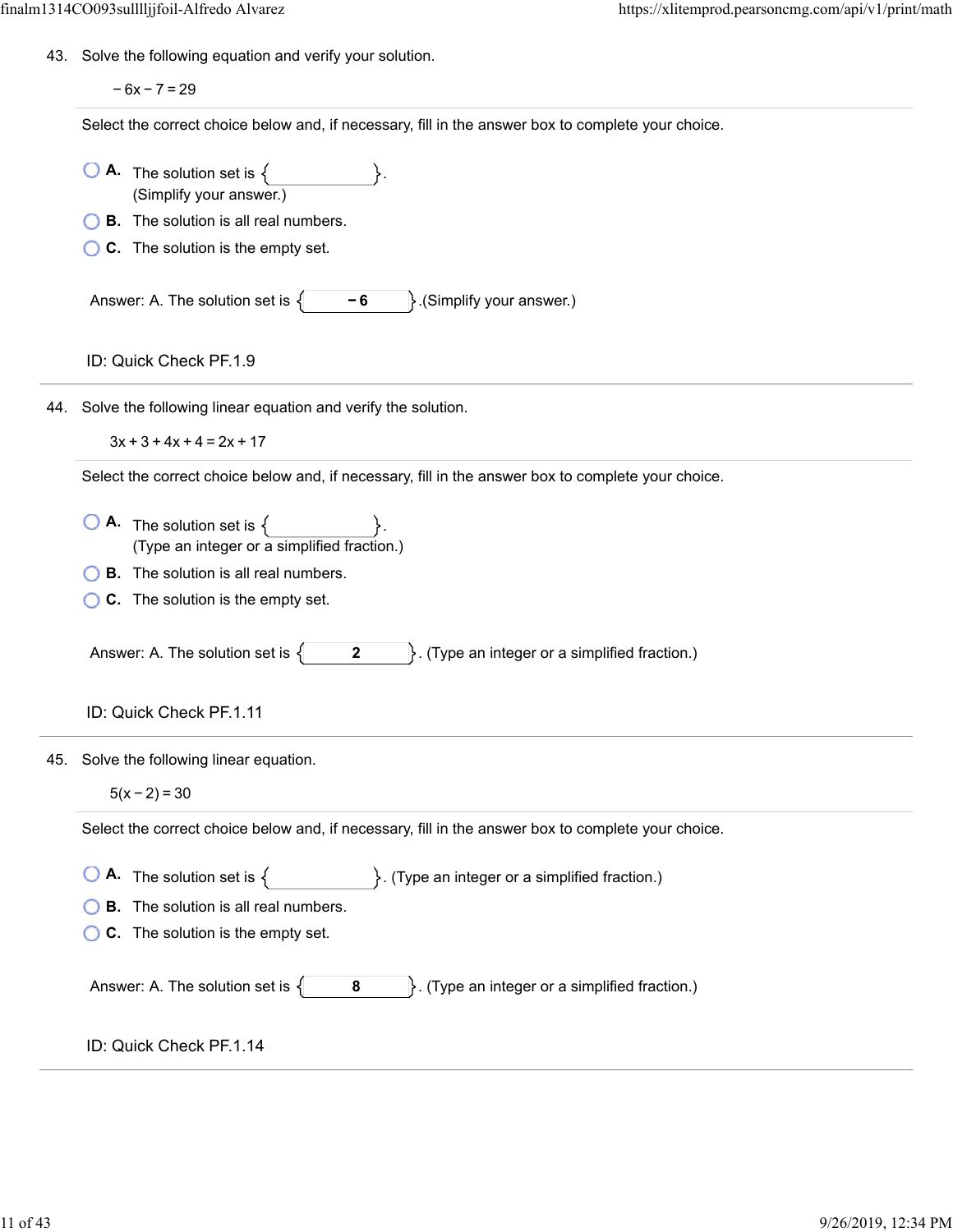46. Solve the following linear equation and verify the solution.

 $-3(x-2)-1=4(x+3)+35$ 

Select the correct choice below and, if necessary, fill in the answer box to complete your choice.

| A. The solution set is<br>(Simplify your answer.)                                                  |
|----------------------------------------------------------------------------------------------------|
| <b>B.</b> The solution is all real numbers.                                                        |
| <b>C.</b> The solution is the empty set.                                                           |
| Answer: A. The solution set is $\{$<br>$\left\{ \cdot \right\}$ . (Simplify your answer.)<br>- 6   |
| ID: Quick Check PF.1.15                                                                            |
| 47. Solve the following linear equation. Be sure to verify your solution.                          |
| $0.05x - 2.2 = 0.02x - 1.3$                                                                        |
| Select the correct choice below and, if necessary, fill in the answer box to complete your choice. |

- **A.** The solution set is  $\{$ . (Type an integer or a decimal.)
- **B.** The solution is all real numbers.
- **C.** The solution is the empty set.

Answer: A. The solution set is  $\{ 30 \}$ . (Type an integer or a decimal.)

ID: Quick Check PF.1.23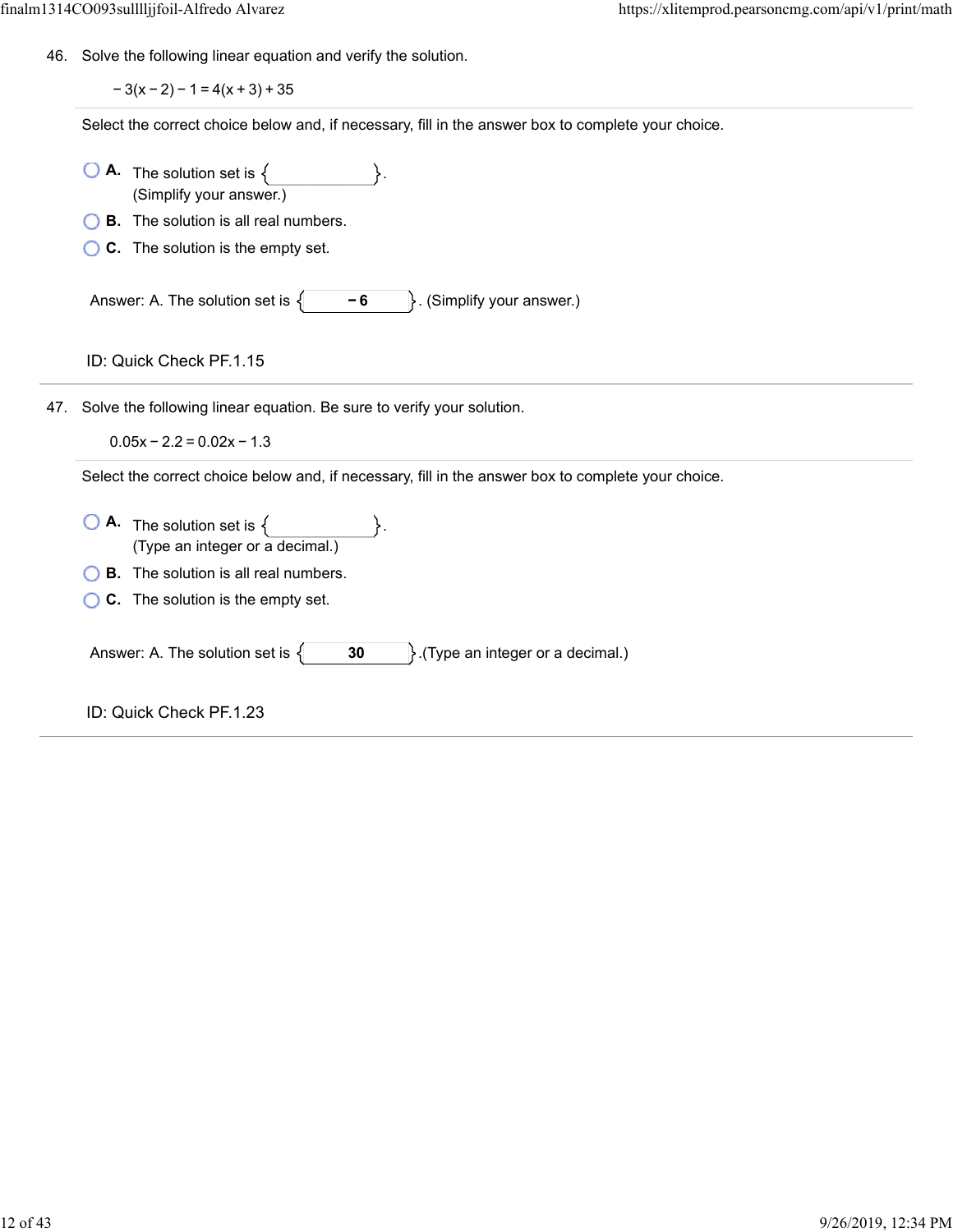48. Solve the following linear equation. Identify the equation as an identity, contradiction, or conditional equation.

 $5(x + 2) = 5x + 2$ 

Select the correct choice below and, if necessary, fill in the answer box to complete your choice.

- **A.** The solution set is {  $\qquad \qquad$  }. (Type an integer or a simplified fraction.)
- **B.** The solution is all real numbers.
- **C.** The solution is the empty set.

State whether the equation is an identity, contradiction, or conditional equation.

- Identity  $\circ$
- Contradiction
- Conditional equation ∩

Answers C. The solution is the empty set.

Contradiction

### ID: Quick Check PF.1.27

49. Solve the following equation and state whether it is an identity, a contradiction, or a conditional equation.

 $3(x-3) = 2x - 9 + x$ 

Select the correct choice below and, if necessary, fill in the answer box to complete your choice.

- **A.** The solution set is  $\{$ .  $\}$ . (Type an integer or a simplified fraction.)
- **B.** The solution is all real numbers.
- **C.** The solution is the empty set or  $\emptyset$ .

State whether the equation is an identity, contradiction, or conditional equation. Choose the correct choice below.

- identity  $\left( \right)$
- contradiction
- conditional equation

Answers B. The solution is all real numbers.

identity

ID: Quick Check PF.1.28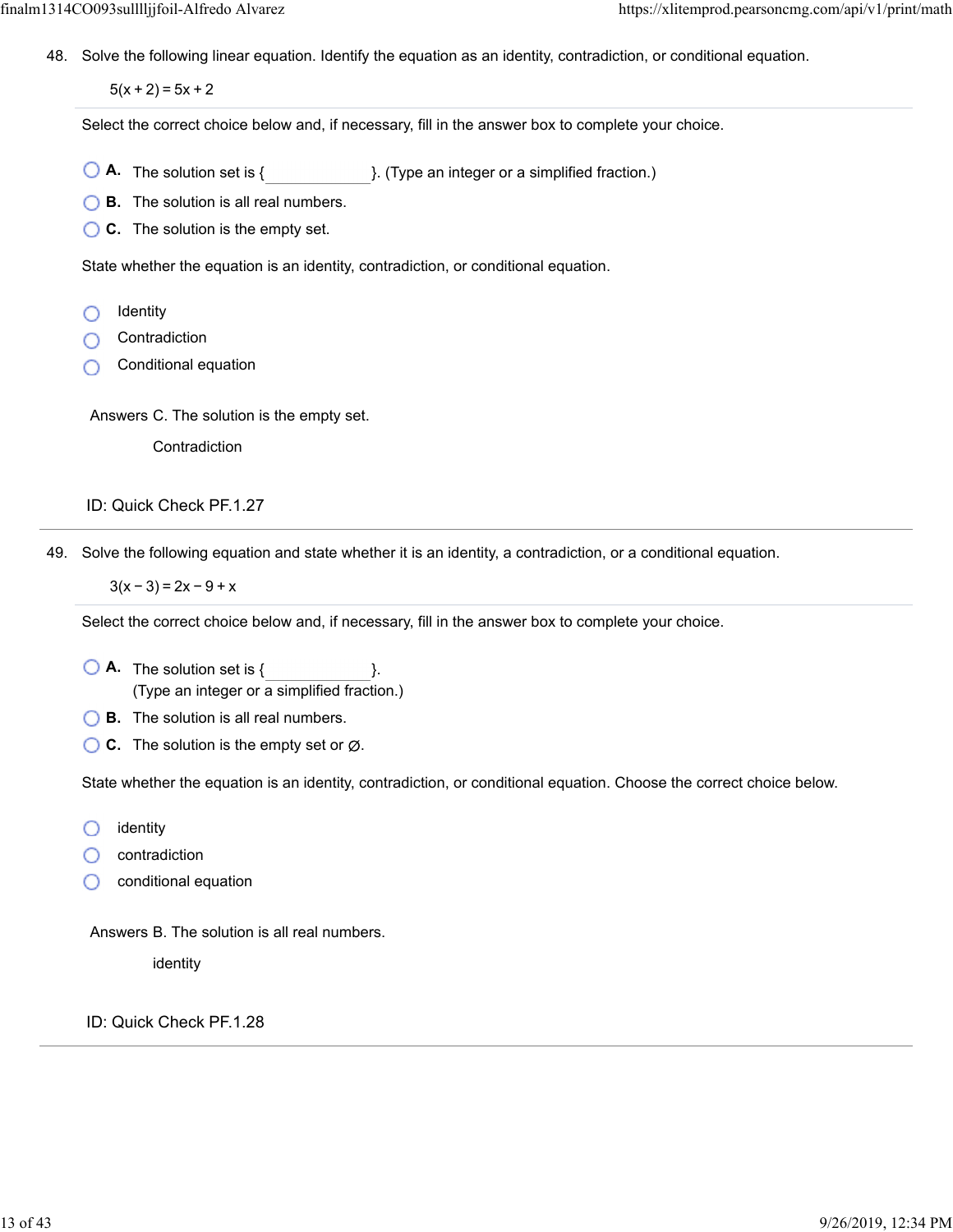|  | 50. Solve the following equation. |  |
|--|-----------------------------------|--|
|  |                                   |  |

|     | $9x + 3 = 21$                                                                                                |
|-----|--------------------------------------------------------------------------------------------------------------|
|     | Select the correct choice below and, if necessary, fill in the answer box to complete your choice.           |
|     | <b>O</b> A. The solution set is $\{$ $\}$ . (Type an integer or a simplified fraction.)                      |
|     | <b>B.</b> The solution is all real numbers.                                                                  |
|     | C. The solution is the empty set.                                                                            |
|     | Answer: A. The solution set is $\{$<br>$\}$ . (Type an integer or a simplified fraction.)<br>$\mathbf{2}$    |
|     | ID: PF.1.43                                                                                                  |
| 51. | Solve the following linear equation.                                                                         |
|     | $3z + 9 = 8$                                                                                                 |
|     | Select the correct choice below and, if necessary, fill in the answer box to complete your choice.           |
|     | <b>O</b> A. The solution set is $\{$ $\}$ . (Type an integer or a simplified fraction.)                      |
|     | <b>B.</b> The solution is all real numbers.                                                                  |
|     | C. The solution is the empty set.                                                                            |
|     | $\bigg\}$ . (Type an integer or a simplified fraction.)<br>Answer: A. The solution set is $\left\{ \right\}$ |
|     | ID: PF.1.45                                                                                                  |
|     | 52. Solve the following linear equation.                                                                     |
|     | $-3w + 2w + 6 = -9$                                                                                          |
|     | Select the correct choice below and, if necessary, fill in the answer box to complete your choice.           |
|     | $\bigcirc$ <b>A</b> . The solution set is $\{$<br>$\}$ . (Type an integer or a simplified fraction.)         |
|     | <b>B.</b> The solution is all real numbers.                                                                  |
|     | C. The solution is the empty set.                                                                            |
|     | $\}$ . (Type an integer or a simplified fraction.)<br>Answer: A. The solution set is $\{$<br>15              |
|     | ID: PF.1.47                                                                                                  |
|     |                                                                                                              |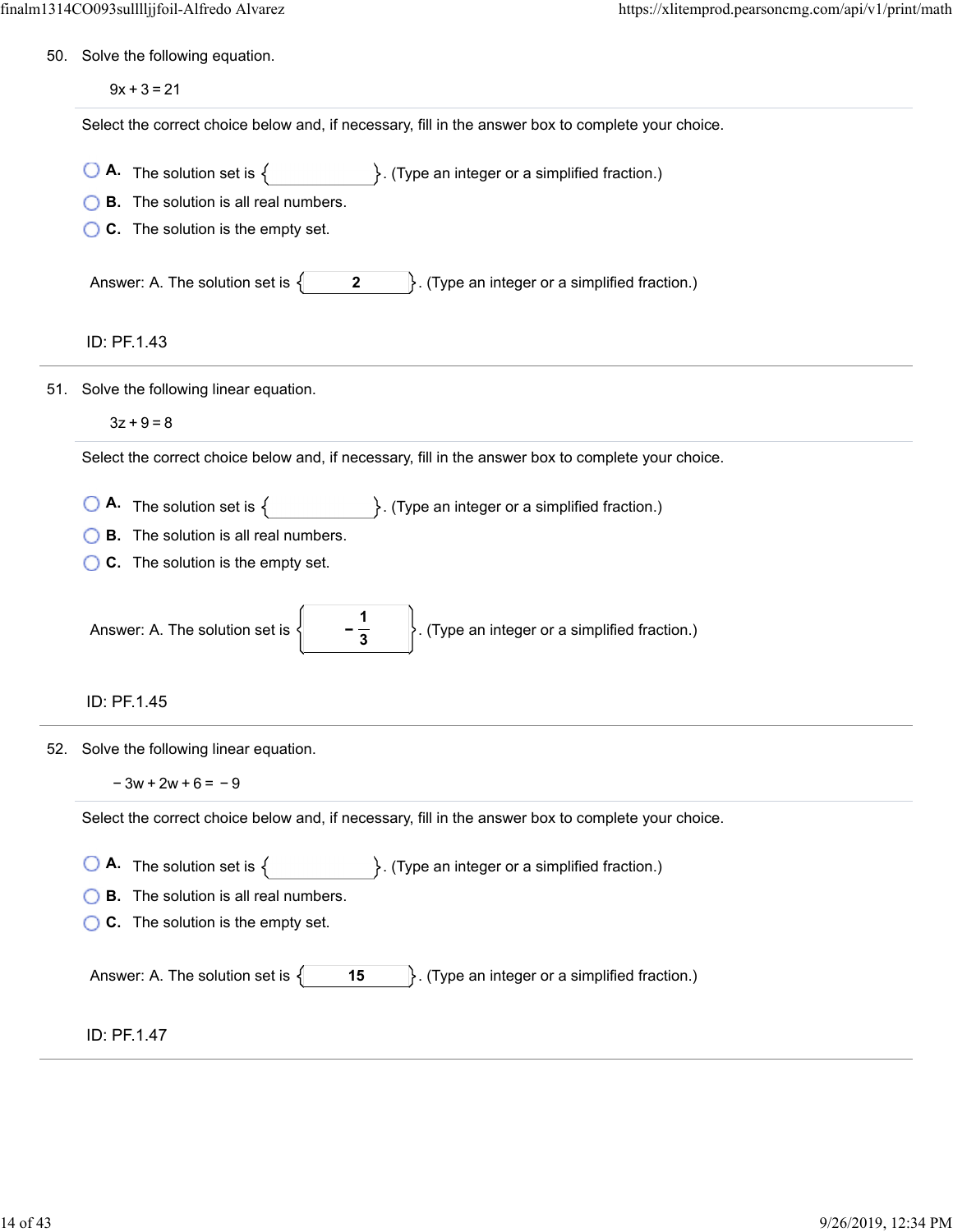53. Solve the following linear equation.

 $2(x + 3) = -6$ 

Select the correct choice below and, if necessary, fill in the answer box to complete your choice.

- **A.** The solution set is  $\{$   $\}$ . (Type an integer or a simplified fraction.)
- **B.** The solution is all real numbers.
- **C.** The solution is the empty set.

Answer: A. The solution set is  $\{\nightharpoonup 6\}$ . (Type an integer or a simplified fraction.)

ID: PF.1.51

54. Solve the following linear equation.

 $\frac{5y}{13} - \frac{17}{78} =$ 17 78 y 6

Select the correct choice below and, if necessary, fill in the answer box to complete your choice.

**A.** The solution set is  $\{$   $\}$ . (Type an integer or a simplified fraction.)

**B.** The solution is all real numbers.

**C.** The solution is the empty set.

Answer: A. The solution set is  $\begin{Bmatrix} 1 & 1 \end{Bmatrix}$ . (Type an integer or a simplified fraction.)

ID: PF.1.53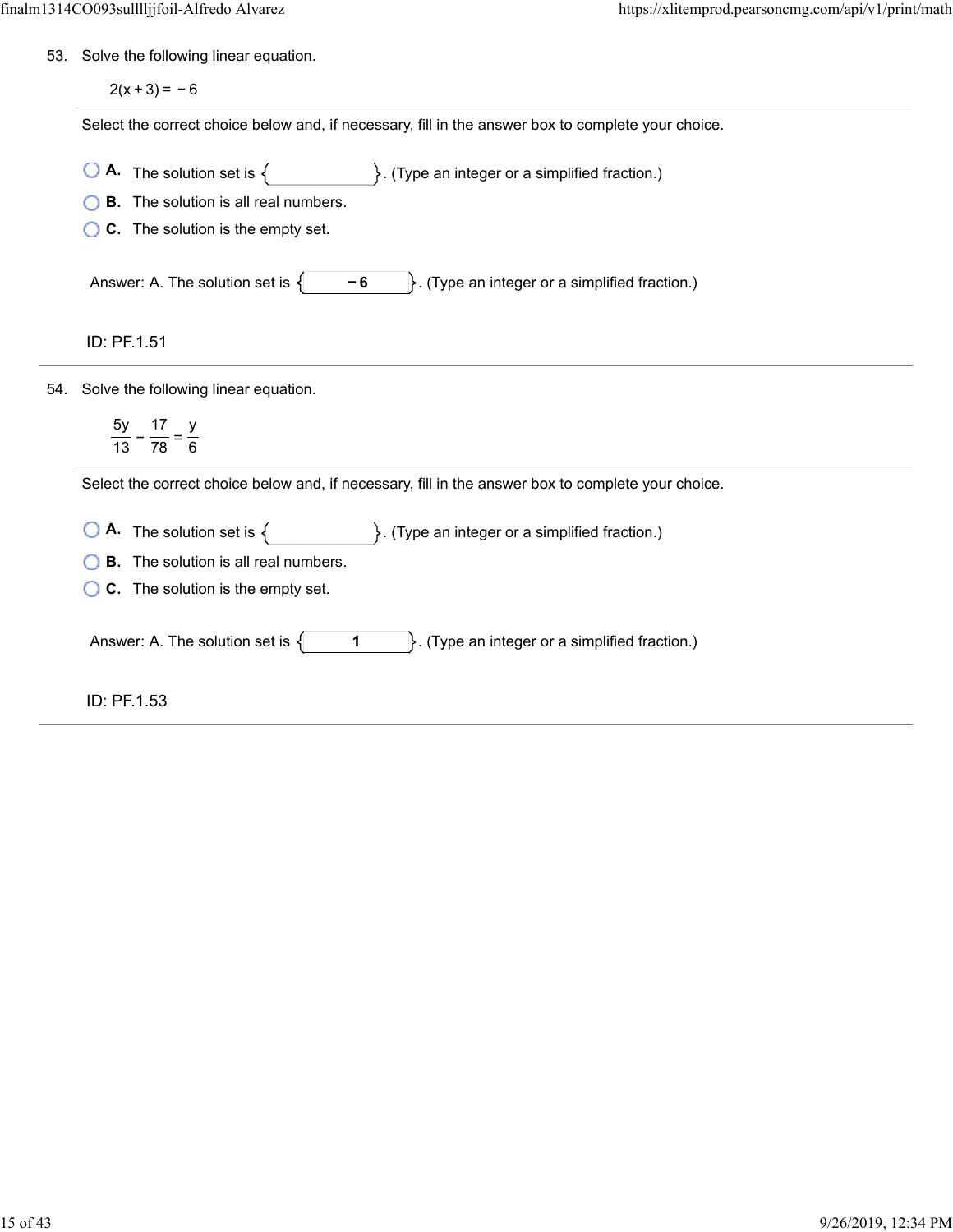55. Solve the following linear equation. Identify the equation as an identity, contradiction, or conditional equation.

+ x 6  $\frac{9x}{8} = -\frac{31}{24}$ 

Select the correct choice below and, if necessary, fill in the answer box to complete your choice.

- **A.** The solution set is  $\{$   $\}$ . (Type an integer or a simplified fraction.)
- **B.** The solution is all real numbers.
- **C.** The solution is the empty set.

State whether the equation is an identity, contradiction, or conditional equation.

- **Identity** ∩
- Contradiction ∩
- ∩ Conditional equation

| Answers A. The solution set is $\{$ |  | $\ket{\}$ . (Type an integer or a simplified fraction.) |
|-------------------------------------|--|---------------------------------------------------------|
|-------------------------------------|--|---------------------------------------------------------|

Conditional equation

#### ID: PF.1.69

56. Solve for y.



ID: PF.1.87

57. Solve the equation for y.

 $7x + 2y = 11$ 

 $y =$  (Simplify your answer.)

Answer:  $-\frac{1}{2}x +$ 7 2 11 2

ID: PF.1.89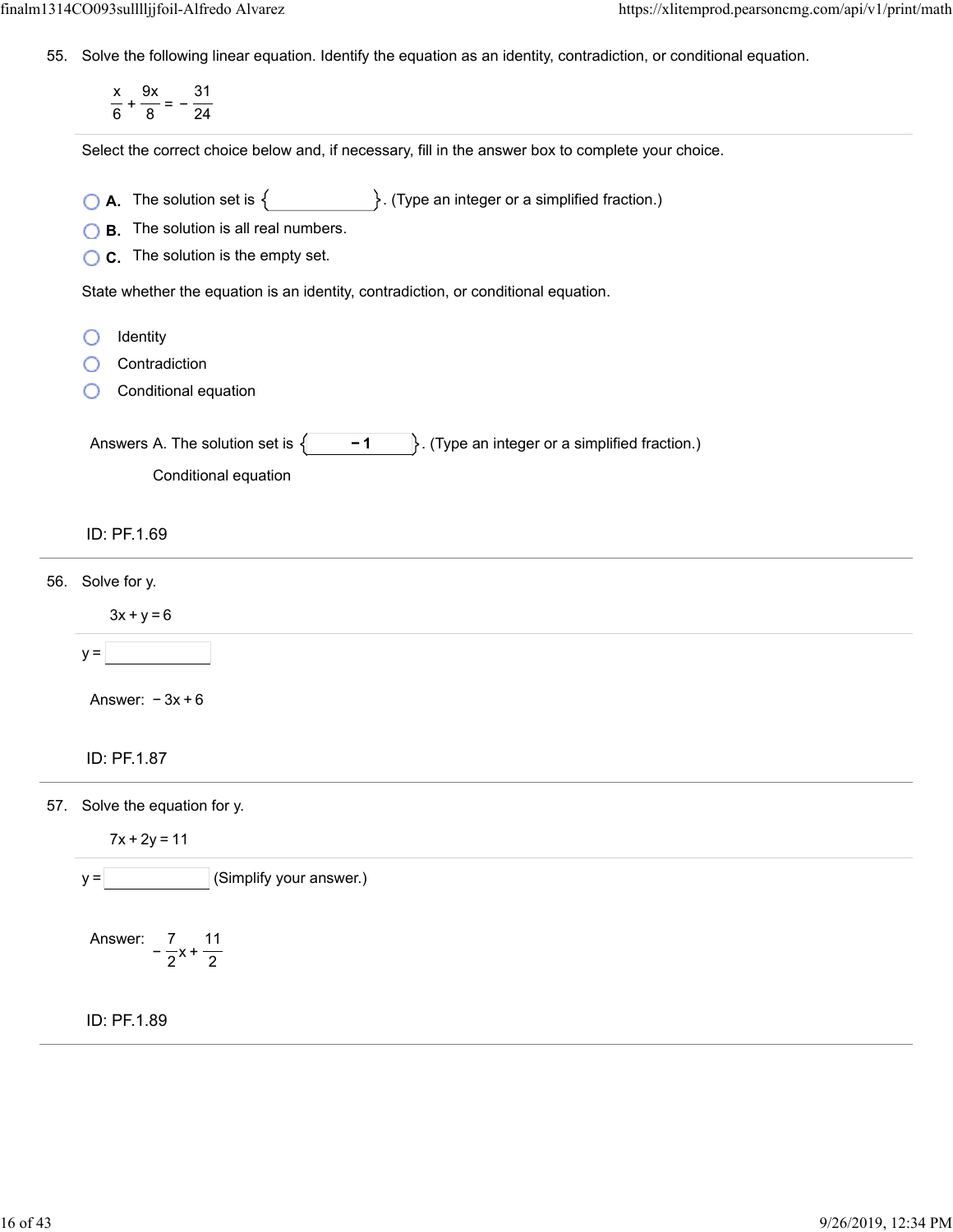58. Solve the quadratic equation by completing the square.

$$
x^2 + 4x = 77
$$

The solution set is  $\{$ 

(Simplify your answer, including any radicals and  $i$  as needed. Use integers or fractions for any numbers in the expression. Use a comma to separate answers as needed.)

Answer: 7, − 11

ID: PF.5.15

59. Solve the following equation.

 $8 = 2 + 2(x - 15)$ 

The solution set is  $\{\vert$   $\vert$  .

Answer: 18

ID: F.2.1

60. Solve the equation by factoring.

 $z^{2}$  + 2z – 35 = 0

What is the solution set?

(Use a comma to separate answers as needed.)

Answer: − 7, 5

ID: F.2.2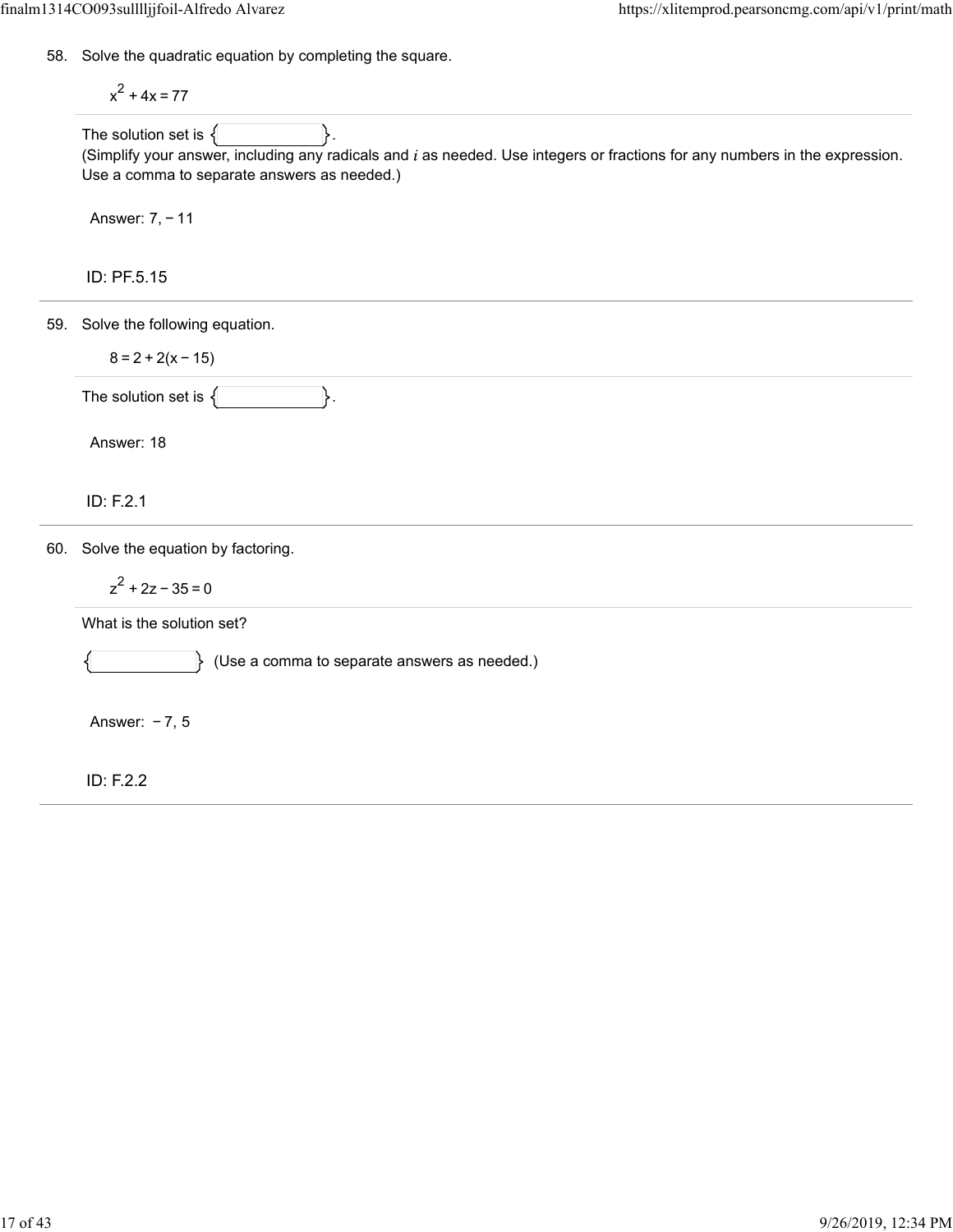61. Solve the inequality  $12 - 3x < 6$ . Graph the solution set.

In set notation, the solution is  $\{x \mid \Box$  (Type an inequality.)

Graph the solution set. Choose the correct graph below.



Answers x > 2



ID: 1.1.4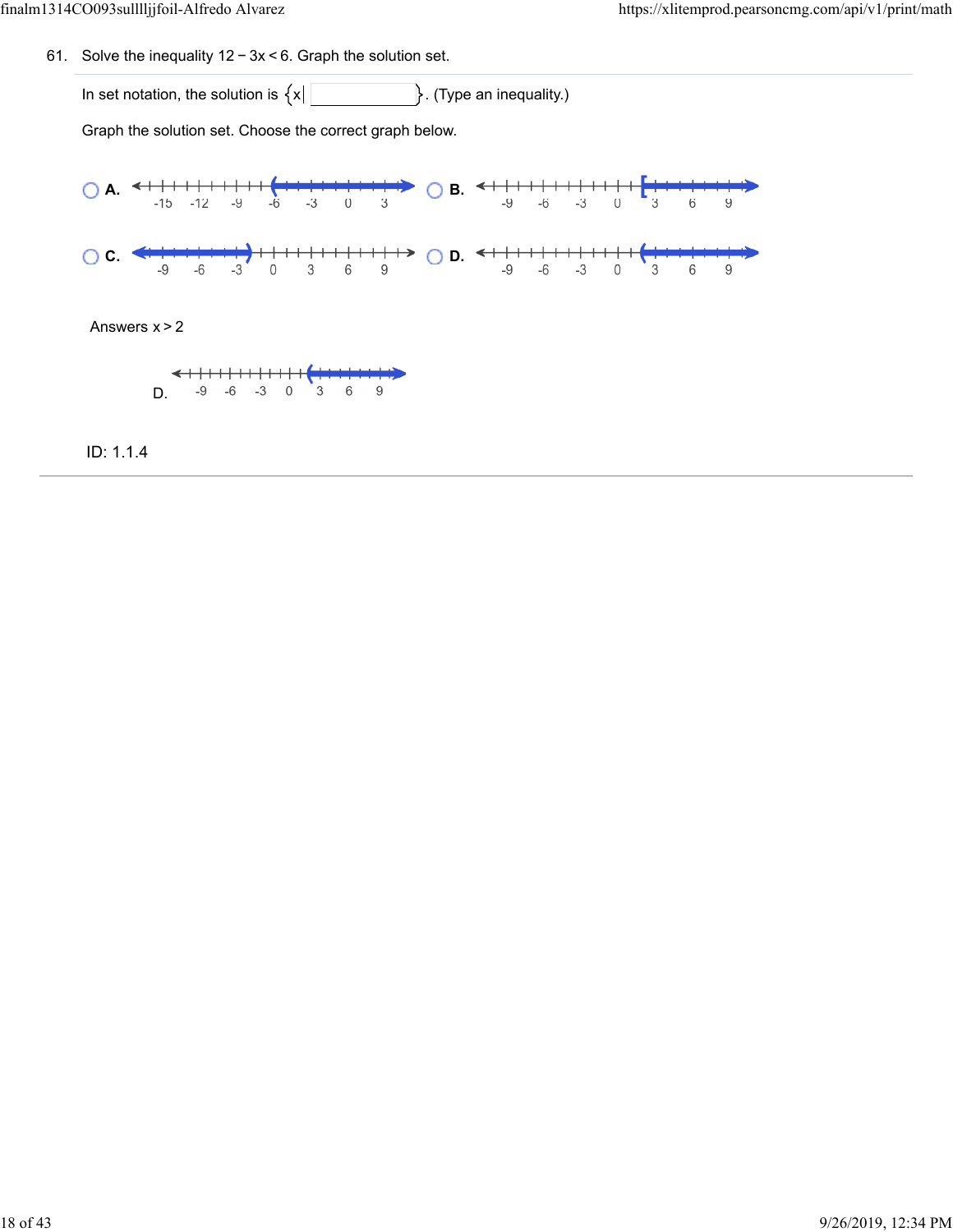62.

Find the following for the function  $f(x) = 3x^2 + 4x - 4$ . **(a)**  $f(0)$  **(b)**  $f(1)$  **(c)**  $f(-1)$  **(d)**  $f(-x)$ **(e)**  $-f(x)$  **(f)**  $f(x + 2)$  **(g)**  $f(5x)$  **(h)**  $f(x + h)$ **(a)**  $f(0) =$   $\vert$  (Simplify your answer.) **(b)**  $f(1) =$   $\begin{bmatrix} \text{Simplify your answer.} \end{bmatrix}$ **(c)**  $f(-1) =$  (Simplify your answer.) **(d)**  $f(-x) =$  (Simplify your answer.) **(e)**  $-f(x) =$  (Simplify your answer.) **(f)**  $f(x + 2) =$   $\boxed{\qquad}$  (Simplify your answer.) **(g)**  $f(5x) =$   $\boxed{\qquad}$  (Simplify your answer.) **(h)**  $f(x + h) =$  (Simplify your answer.) Answers − 4 3 − 5  $3x^2 - 4x - 4$  $-3x^2 - 4x + 4$  $3x^2 + 16x + 16$  $75x^2 + 20x - 4$  $3x^{2}$  + 6hx + 3h<sup>2</sup> + 4x + 4h – 4

ID: 1.1.43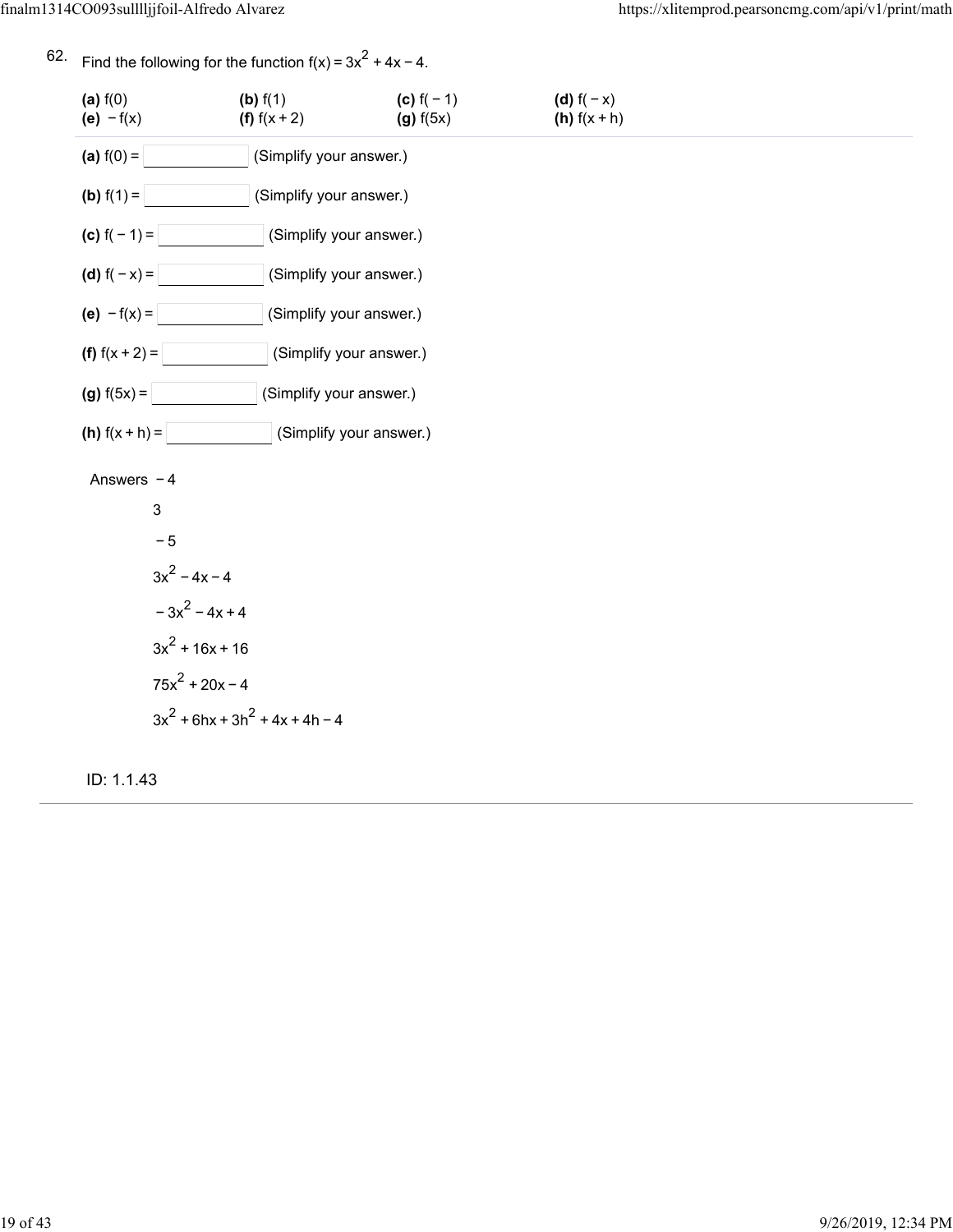63. For the given functions f and g, complete parts (a)-(h). For parts (a)-(d), also find the domain.

 $f(x) = 2x + 1$ ;  $g(x) = 5x - 9$ 

(a) Find  $(f+g)(x)$ .

 $(f + g)(x) =$  (Simplify your answer.)

What is the domain of f +  $g$ ? Select the correct choice below and, if necessary, fill in the answer box to complete your choice.

 $\overline{O}$  **A.** The domain is  $\{x\}$ (Use integers or fractions for any numbers in the expression. Use a comma to separate answers as needed.)

 $\bigcirc$  **B.** The domain is  $\{x \mid x \text{ is any real number}\}.$ 

(b) Find  $(f - g)(x)$ .

 $(f - g)(x) =$  (Simplify your answer.)

What is the domain of f−g? Select the correct choice below and, if necessary, fill in the answer box to complete your choice.

 $\bigcirc$  **A.** The domain is  $\{x\}$ (Use integers or fractions for any numbers in the expression. Use a comma to separate answers as needed.)

**B.** The domain is  $\{x \mid x \text{ is any real number}\}.$ 

(c) Find  $(f \cdot g)(x)$ .

 $(f \cdot g)(x) =$  (Simplify your answer.)

What is the domain of f  $\cdot$  g? Select the correct choice below and, if necessary, fill in the answer box to complete your choice.

 $\overline{A}$ . The domain is  $\{x\}$ (Use integers or fractions for any numbers in the expression. Use a comma to separate answers as needed.)

**B.** The domain is  $\{x \mid x \text{ is any real number}\}.$ 

(d) Find 
$$
\left(\frac{f}{g}\right)(x)
$$
.  

$$
\left(\frac{f}{g}\right)(x) = \boxed{\qquad \qquad}
$$
 (Simplify your answer.)

What is the domain of  $-?$  Select the correct choice below and, if necessary, fill in the answer box to complete your choice. f g

 $\bigcirc$  **A.** The domain is  $\{x\}$ (Use integers or fractions for any numbers in the expression. Use a comma to separate answers as needed.)

 $\bigcirc$  **B.** The domain is  $\{x \mid x \text{ is any real number}\}.$ 

(e) Find  $(f + q)(3)$ .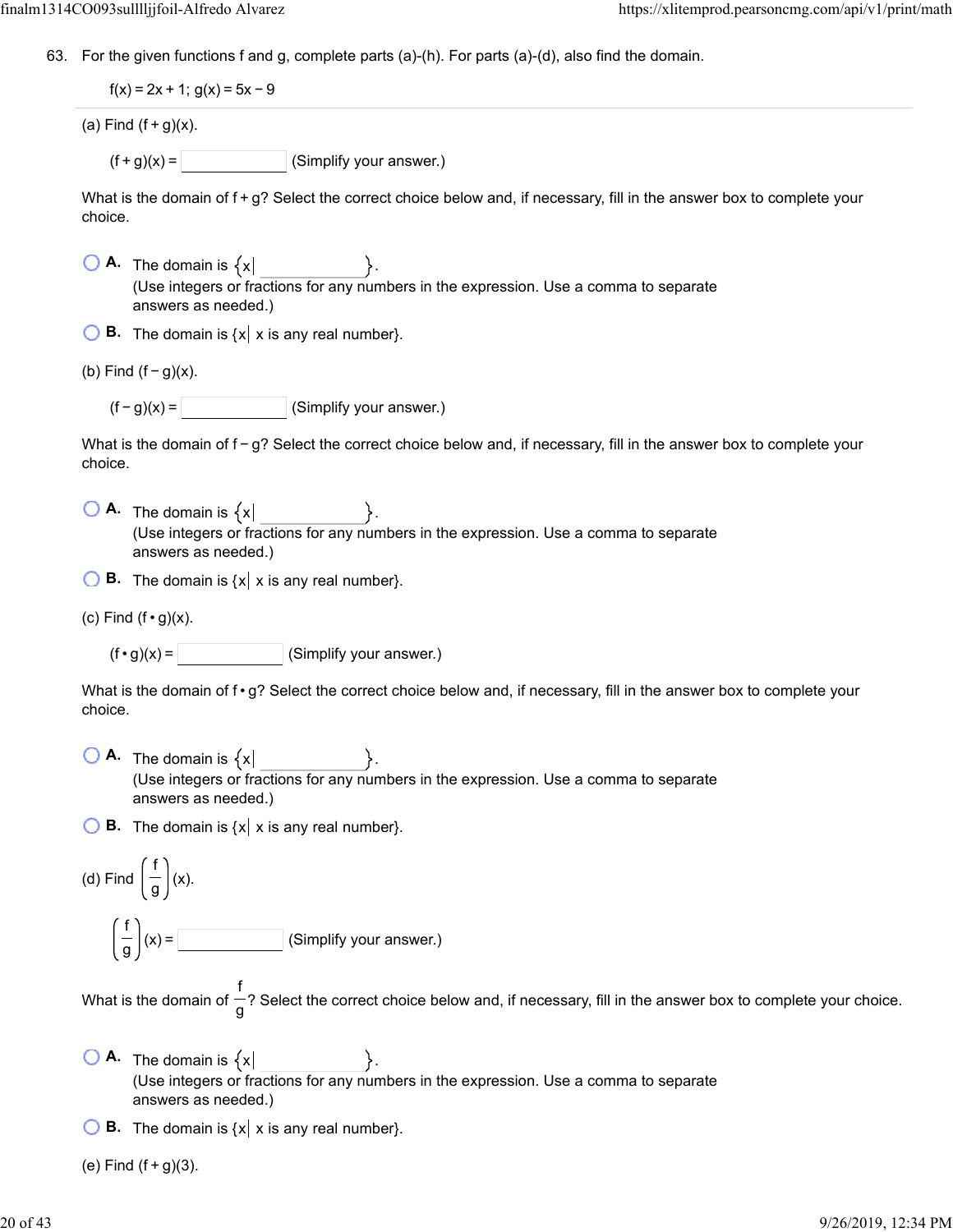

#### Answers 7x − 8

- B. The domain is  $\{x \mid x \text{ is any real number}\}.$
- − 3x + 10

B. The domain is  $\{x \mid x \text{ is any real number}\}.$ 

 $10x^2 - 13x - 9$ 

B. The domain is  $\{x \mid x \text{ is any real number} \}$ .

- $2x + 1$
- $5x 9$

A. The domain is  $\{x\}$ **9 5**

(Use integers or fractions for any numbers in the expression. Use a comma to separate answers as needed.)

13

4

99

 $-\frac{3}{4}$ 

ID: 1.1.67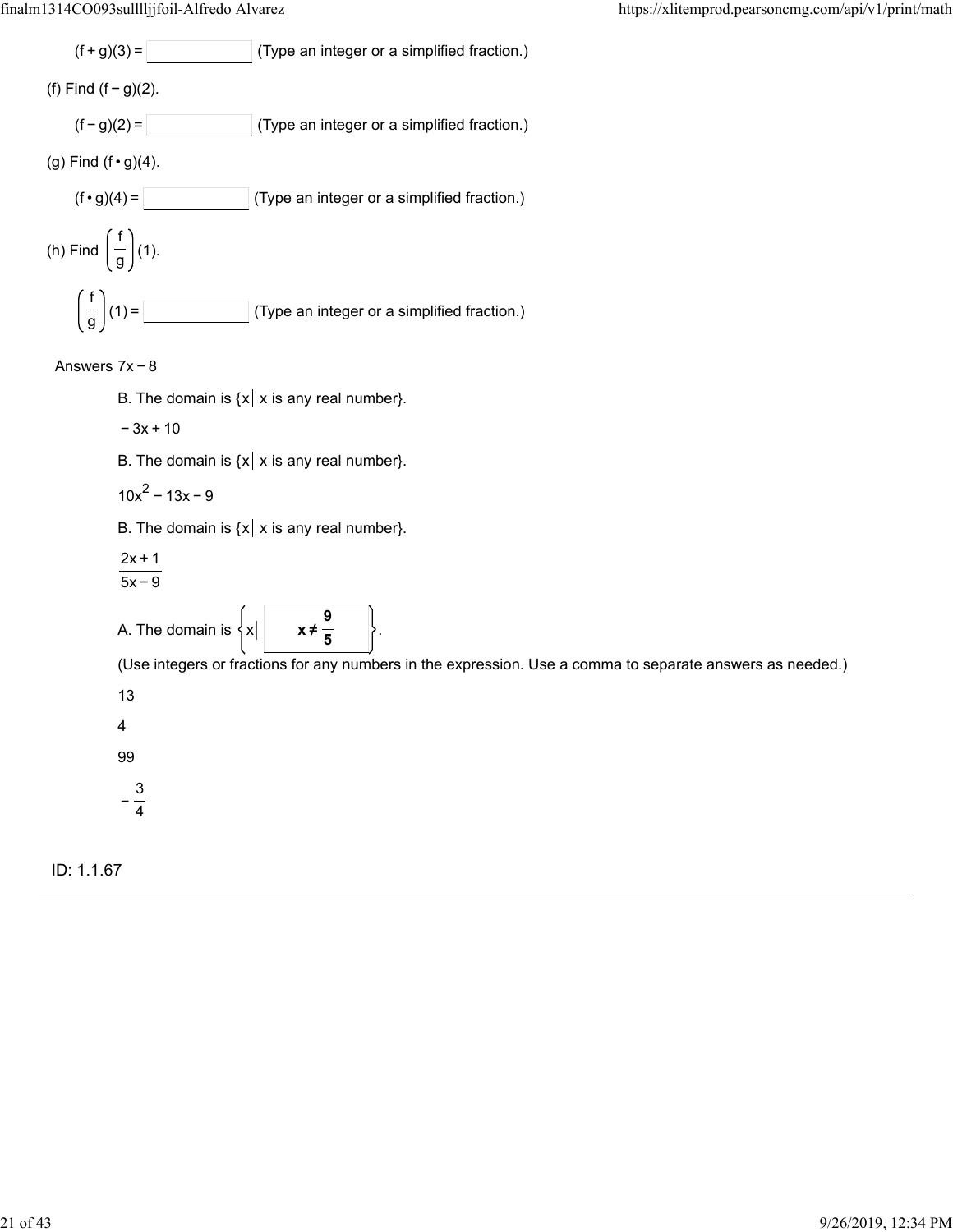- 64. Using the given graph of the function f, find the following.
	- (a) the intercepts, if any
	- (b) its domain and range
	- (c) the intervals on which it is increasing, decreasing, or constant
	- (d) whether it is even, odd, or neither



(a) What are the intercepts?

(Simplify your answer. Type an ordered pair. Use a comma to separate answers as needed.)

(b) The domain is  $\vert$ 

(Type your answer in interval notation.)

The range is  $|$ 

(Type your answer in interval notation.)

(c) On which interval(s) is the graph increasing? Select the correct choice below and fill in any answer boxes within your choice.

**A.** The graph is increasing on .

(Type your answer in interval notation. Use a comma to separate answers as needed.)

**B.** The graph is not increasing on any interval.

On which interval(s) is the graph decreasing? Select the correct choice below and fill in any answer boxes within your choice.

**A.** The graph is decreasing on .

(Type your answer in interval notation. Use a comma to separate answers as needed.)

**B.** The graph is not decreasing on any interval.

On which interval(s) is the graph constant? Select the correct choice below and fill in any answer boxes within your choice.

- **A.** The graph is constant on . (Type your answer in interval notation. Use a comma to separate answers as needed.)
- **B.** The graph is not constant on any interval.
- (d) The function is (1)
- $(1)$   $\bigcirc$  neither odd nor even.
	- $\bigcirc$  even.
	- $\bigcirc$  odd.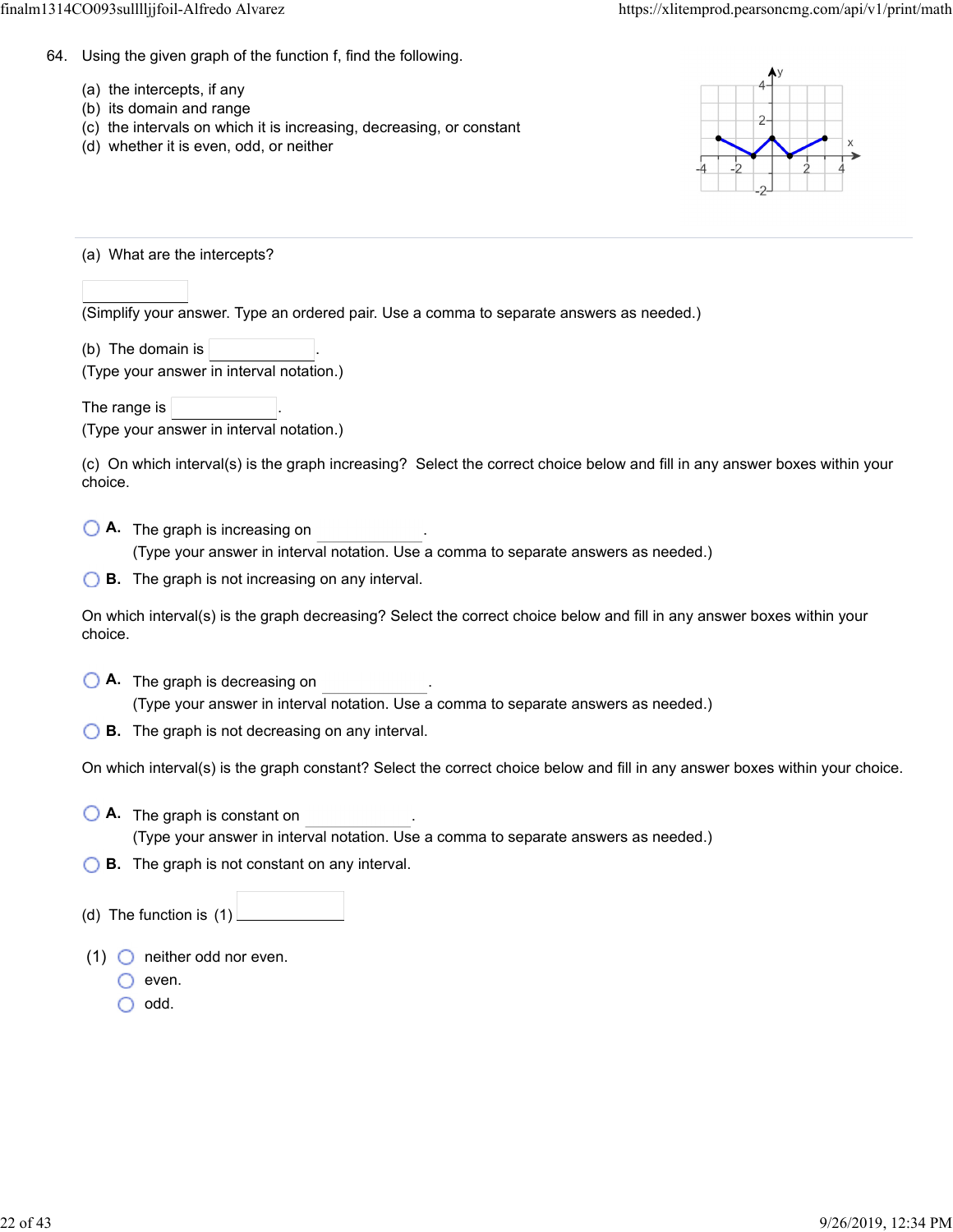Answers ( − 1,0),(1,0),(0,1)

[ − 3,3]

 $[0,1]$ 

A. The graph is increasing on  $\boxed{[-1,0],[1,3]}$ 

(Type your answer in interval notation. Use a comma to separate answers as needed.)

A. The graph is decreasing on  $\boxed{[-3, -1],[0,1]}$ .

(Type your answer in interval notation. Use a comma to separate answers as needed.)

B. The graph is not constant on any interval.

(1) even.

ID: 1.3.25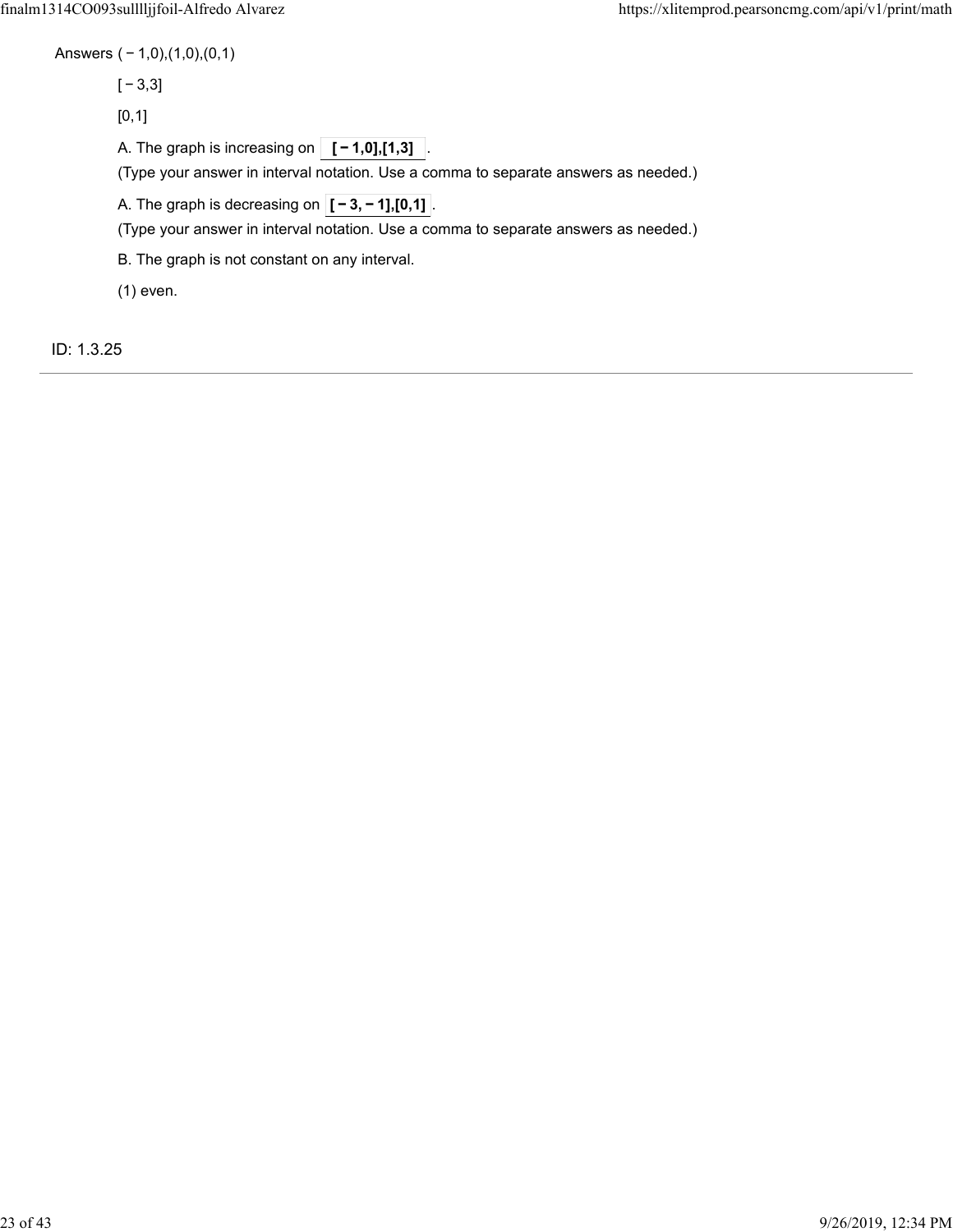65.

(a) Graph  $f(x) = |x-4| - 3$  using transformations. (b) Find the area of the region bounded by f and the x-axis that lies below the x-axis.

(a) Graph f(x).

(Use the graphing tool provided to graph the function.)

(b) The area of the region bounded by f and the x-axis that

lies below the x-axis is  $\vert$  square units. (Simplify your answer.)





9

ID: 1.5.81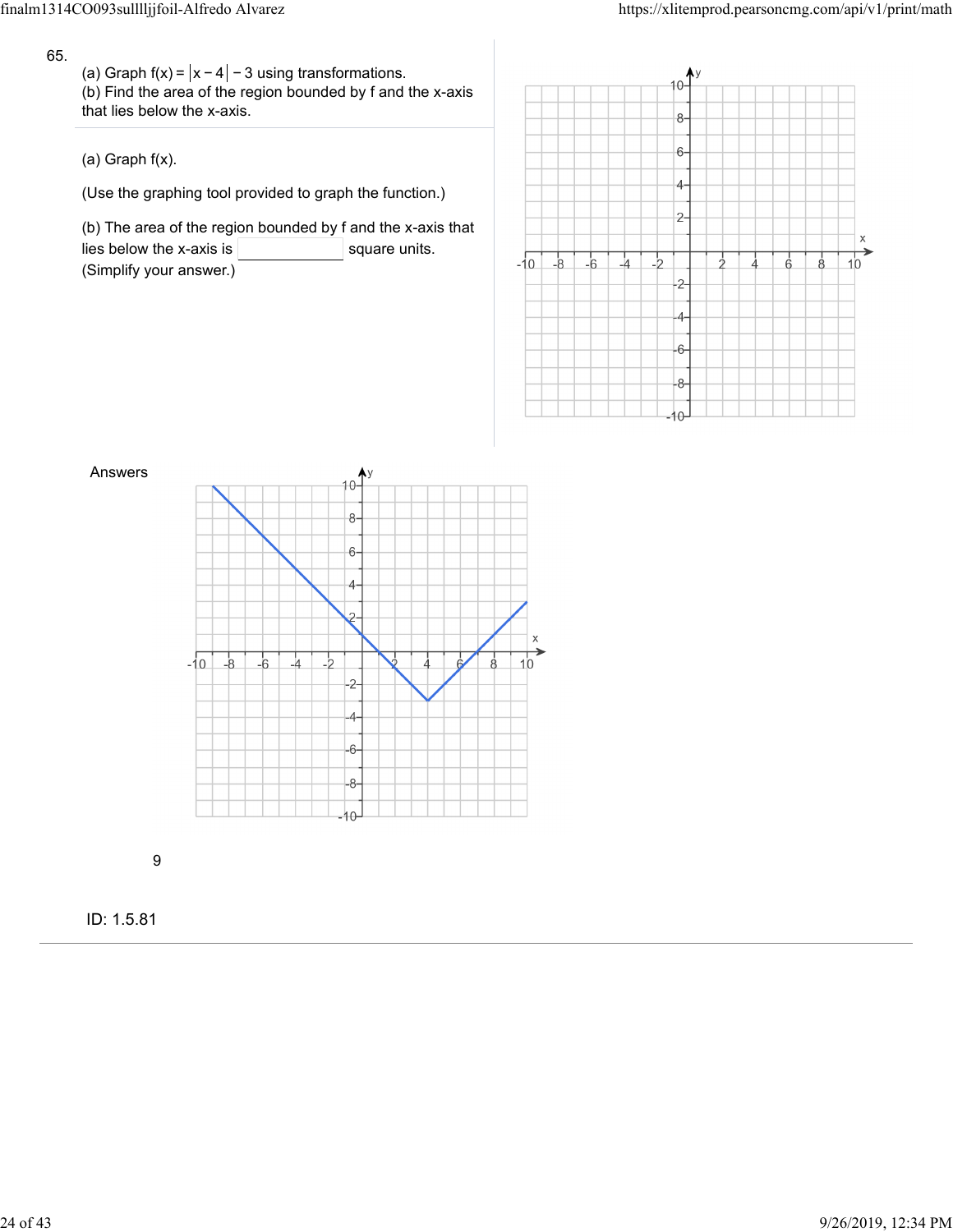66. Find the slope of the line joining the points  $(4,3)$  and  $(6,0)$ .

Select the correct choice below and, if necessary, fill in the answer box to complete your choice.

67. Solve the following equation. 68. ID: 2.1.2 **A.** The slope is . (Simplify your answer.) **B.** The slope is undefined. Answer: A. The slope is  $\begin{vmatrix} 3 \\ -\frac{3}{2} \end{vmatrix}$ **<sup>2</sup>** (Simplify your answer.) ID: 2.1.4 40x − 1200 = − 15x + 2650 The solution set is  $\{\vert$   $\vert$  . (Simplify your answer.) Answer: 70 ID: 2.1.5 If  $f(x) = x^2 - 9$ , find  $f(-5)$ .  $f(-5) =$ Answer: 16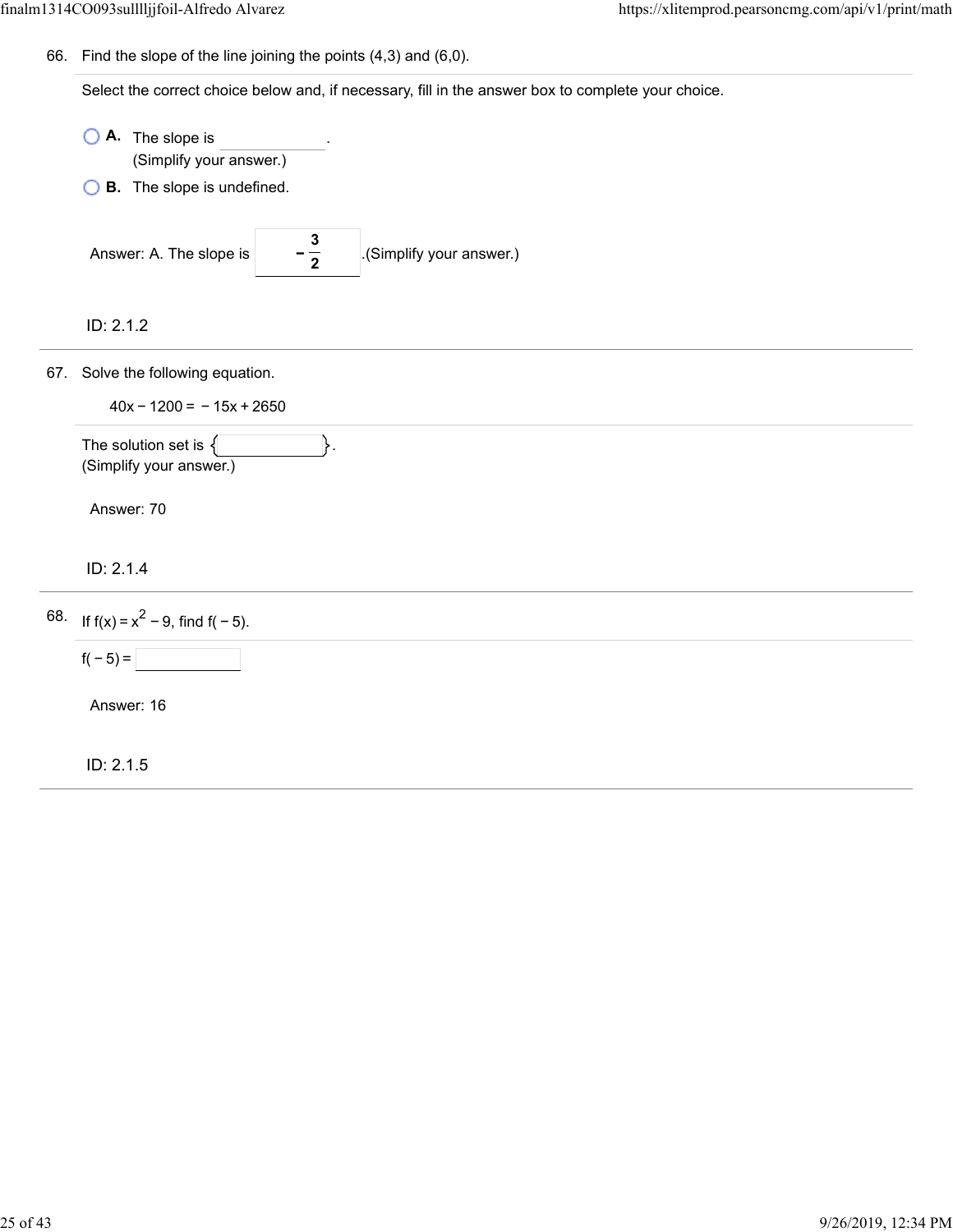#### 69.

(a) Find the zero of the linear function and (b) graph the function using the zero and y-intercept.

$$
g(x) = 3x - 9
$$

(a) The zero is 
$$
\boxed{\phantom{a}}
$$
. (Type a whole number.)

(b) Use the graphing tool to graph the linear equation. Use the intercepts when drawing the line.



#### Answers 3



# ID: 2.1.21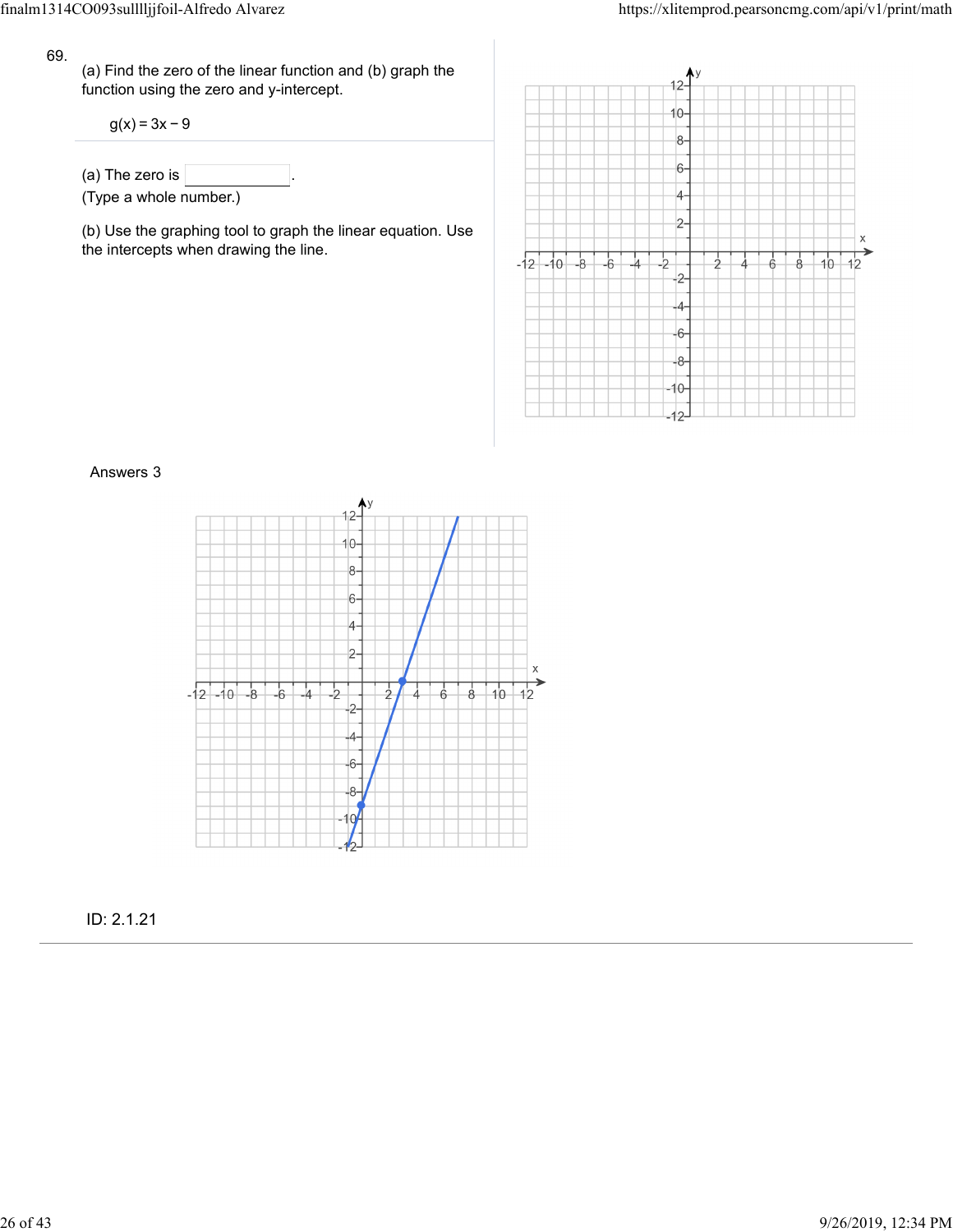#### 70.

- (a) Find the zero of the linear function and
- (b) graph the function using the zero and y-intercept.

 $g(x) = -4x + 8$ 

- (a) The zero is
- (Type a whole number.)

(b) Use the graphing tool to graph the linear equation. Use the intercepts when drawing the line.



#### Answers 2



# ID: 2.1.23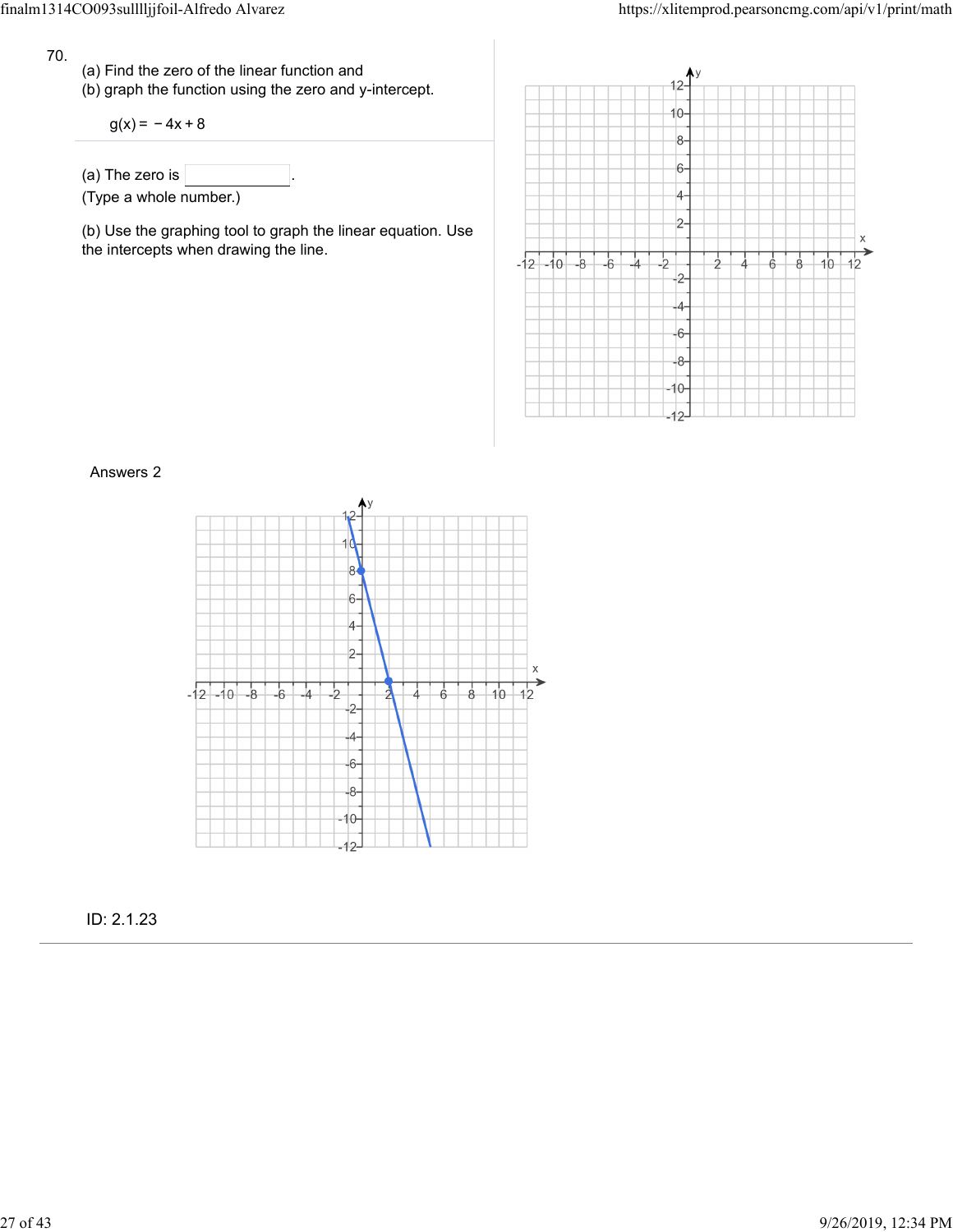71. Factor the given polynomial completely. If the polynomial cannot be factored, say that it is prime.

 $x^2 + 8x + 15$ 

Select the correct choice below and fill in any answer boxes within your choice.

- $A$   $x^2 + 8x + 15 =$
- **B.** The polynomial is prime.

Answer: A. 
$$
x^2 + 8x + 15 =
$$
  $(x + 3)(x + 5)$ 

ID: 2.3.1

- 72. Solve the equation.
	- $(x 5)(2x + 1) = 0$

The solution set is  $\left\{ \left\vert \right\rangle \right\}$ . (Use a comma to separate answers as needed.)

Answer: 5, − 1 2

## ID: 2.3.3

73. Find the zeros of the following quadratic function by factoring. What are the x-intercepts of the graph of the function?

 $f(x) = x^2 - 4x$ 

|                  | Select the correct choice below and fill in the answer box to complete your choice.<br>(Simplify your answer. Use a comma to separate answers as needed.) |                    |
|------------------|-----------------------------------------------------------------------------------------------------------------------------------------------------------|--------------------|
| А.               | The zeros and the x-intercepts are the same. They are                                                                                                     |                    |
| В.<br>$\bigcirc$ | The zeros and the x-intercepts are different. The zeros are<br>are                                                                                        | , the x-intercepts |
|                  | Answer: A. The zeros and the x-intercepts are the same. They are<br>0.4                                                                                   |                    |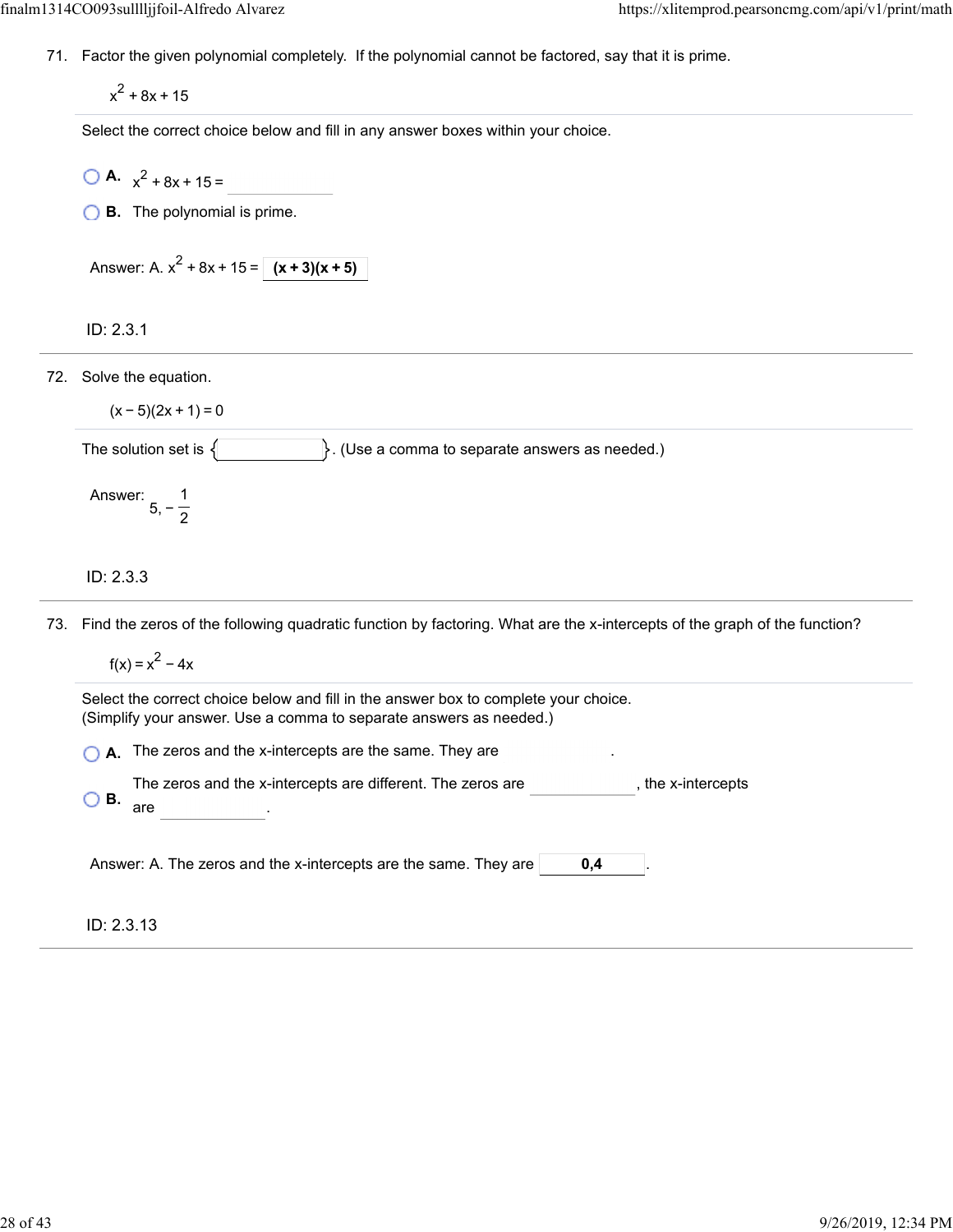74. Find the zeros of the quadratic function by factoring. What are the x-intercepts of the graph of the function?

75. Find the zeros of the quadratic function by factoring. What are the x-intercepts of the graph of the function? 76. Find the zeros of the quadratic function by factoring. What are the x-intercepts of the graph of the function? ID: 2.3.15  $q(x) = x^2 - 100$ Select the correct choice below and fill in the answer box to complete your choice. (Use a comma to separate answers as needed. Type an integer or a simplified fraction.) **A.** The zeros and the x-intercepts are different. The zeros are  $\qquad \qquad$ , the x-intercepts are **B.** The zeros and the x-intercepts are the same. They are Answer: B. The zeros and the x-intercepts are the same. They are | **10, −10** ID: 2.3.17  $F(x) = x^2 + x - 2$ Select the correct choice below and fill in the answer box to complete your choice. (Use a comma to separate answers as needed. Type an integer or a simplified fraction.) **A.** The zeros and the x-intercepts are different. The zeros are  $\blacksquare$ , the x-intercepts are **B.** The zeros and the x-intercepts are the same. They are Answer: B. The zeros and the x-intercepts are the same. They are  $\vert$  **−2,1**  $g(x) = 3x^2 - 8x - 3$ Select the correct choice below and fill in the answer box to complete your choice. (Use a comma to separate answers as needed. Type an integer or a simplified fraction.) **A.** The zeros and the x-intercepts are the same. They are **B.** The zeros and the x-intercepts are different. The zeros are  $\qquad \qquad$ , the x-intercepts are Answer: A. The zeros and the x-intercepts are the same. They are **1**  $\frac{1}{3}$ ,3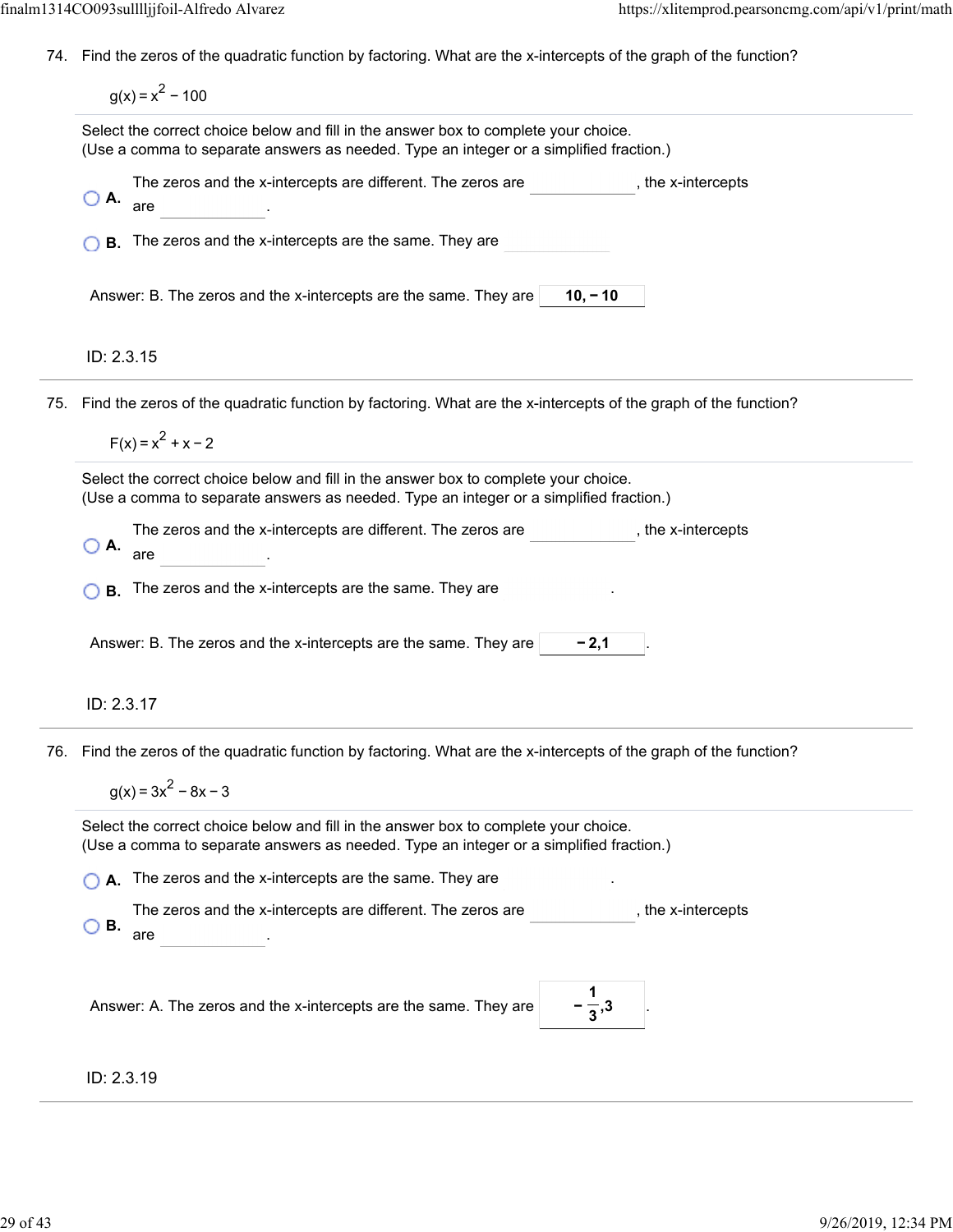77. Find the zeros of the following quadratic function by factoring. What are the x-intercepts of the graph of the function?

| Select the correct choice below and fill in the answer box to complete your choice.<br>(Simplify your answer. Use a comma to separate answers as needed.)                                                                                         |
|---------------------------------------------------------------------------------------------------------------------------------------------------------------------------------------------------------------------------------------------------|
| The zeros and the x-intercepts are different. The zeros are<br>, the x-intercepts<br>O A.<br>are                                                                                                                                                  |
| <b>B.</b> The zeros and the x-intercepts are the same. They are                                                                                                                                                                                   |
| Answer: B. The zeros and the x-intercepts are the same. They are<br>$-2, -7$                                                                                                                                                                      |
| ID: 2.3.23                                                                                                                                                                                                                                        |
| 78. Find the zeros of the quadratic function using the square root method. What are the x-intercepts of the graph of the<br>function?                                                                                                             |
| $g(x) = (x-4)^{2} - 4$                                                                                                                                                                                                                            |
| Select the correct choice below and fill in the answer box to complete your choice.<br>(Simplify your answer, including any radicals. Use integers or fractions for any numbers in the expression. Use a comma to<br>separate answers as needed.) |
| The zeros and the x-intercepts are different. The zeros are<br>, the x-intercepts<br>А.<br>are                                                                                                                                                    |
|                                                                                                                                                                                                                                                   |
| <b>B.</b> The zeros and the x-intercepts are the same. They are                                                                                                                                                                                   |
| Answer: B. The zeros and the x-intercepts are the same. They are<br>6,2                                                                                                                                                                           |
| ID: 2.3.29                                                                                                                                                                                                                                        |
| 79. Find the real zeros, if any, of the quadratic function using the quadratic formula. What are the x-intercepts, if any, of the<br>graph of the function?                                                                                       |

separate answers as needed.)

**A.** The zeros and the x-intercepts are the same. They are

The zeros and the x-intercepts are different. The zeros are , the x-intercepts

- **B.** are
- **C.** There is no real zero solution and no x-intercept.

Answer: A. The zeros and the x-intercepts are the same. They are  $\left[-5+\sqrt{3},-5-\sqrt{3}\right]$ .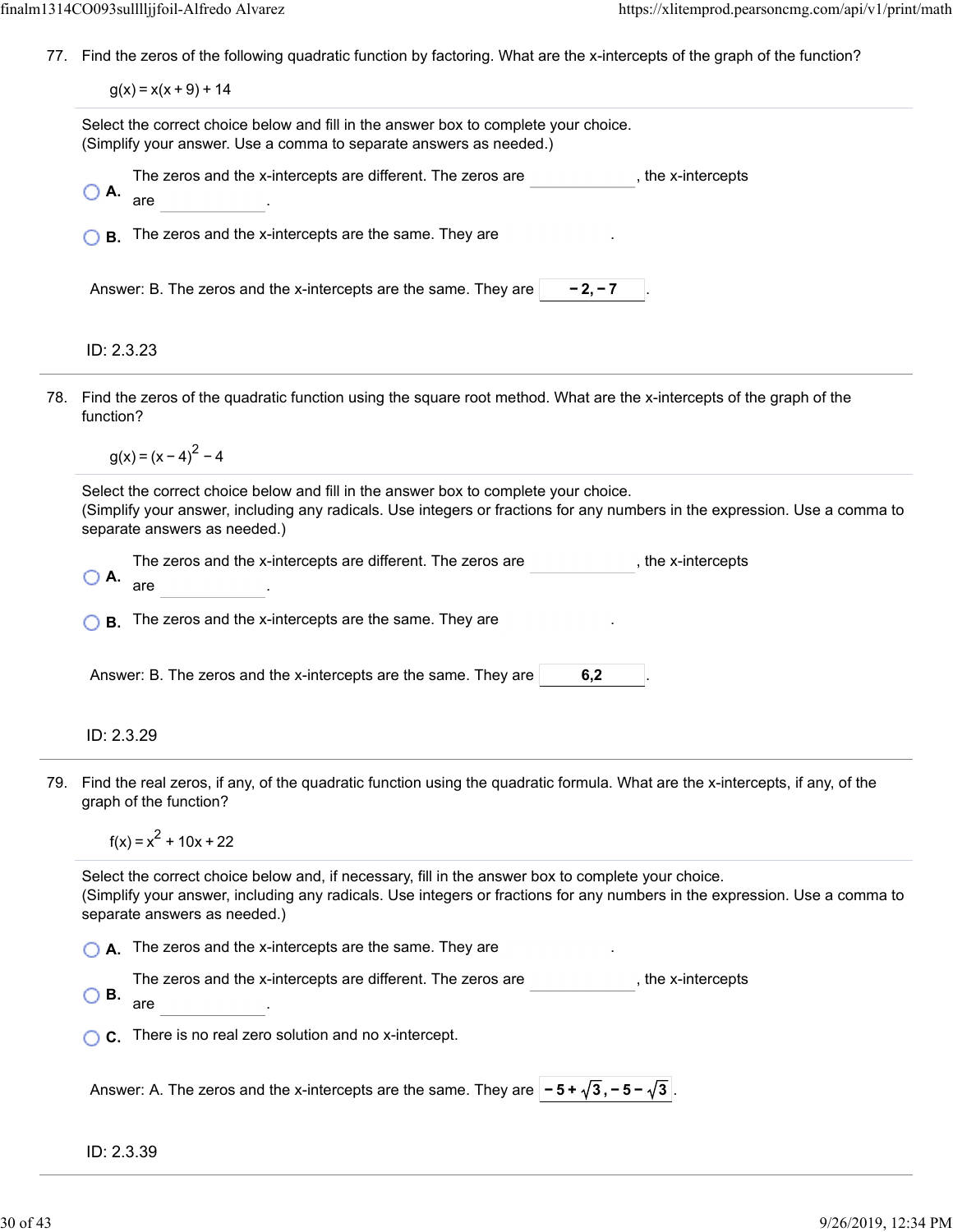80. Find the zeros, if any, of the quadratic function using the quadratic formula. What are the x-intercepts, if any, of the graph of the function?

 $f(x) = 2x^2 - 1 + 2x$ 

Select the correct choice below and, if necessary, fill in the answer box to complete your choice. (Simplify your answer, including any radicals. Use integers or fractions for any numbers in the expression. Use a comma to separate answers as needed.)

|  | $\bigcirc$ A. The zeros and the x-intercepts are the same. They are |  |
|--|---------------------------------------------------------------------|--|
|--|---------------------------------------------------------------------|--|

The zeros and the x-intercepts are different. The zeros are , the x-intercepts

- **B.** are
- **C.** There is no real zero solution and no x-intercept.

Answer: A. The zeros and the x-intercepts are the same. They are **2**

ID: 2.3.47

- 81. Find the real zeros of the quadratic function using any method you wish. What are the x-intercepts, if any, of the graph of the function?
	- $G(x) = 10x^{2} 17x 20$

Select the correct choice below and fill in the answer box to complete your choice.

**A.** The zeros and the x-intercepts are the same. They are

The zeros and the x-intercepts are different. The zeros are , the x-intercepts

**B.** are

(Simplify your answer, including any radicals. Use integers or fractions for any numbers in the expression. Use a comma to separate answers as needed.)

Answer: A. The zeros and the x-intercepts are the same. They are

|     | 45 |  |
|-----|----|--|
| 5'2 |    |  |

**−1− 3 2**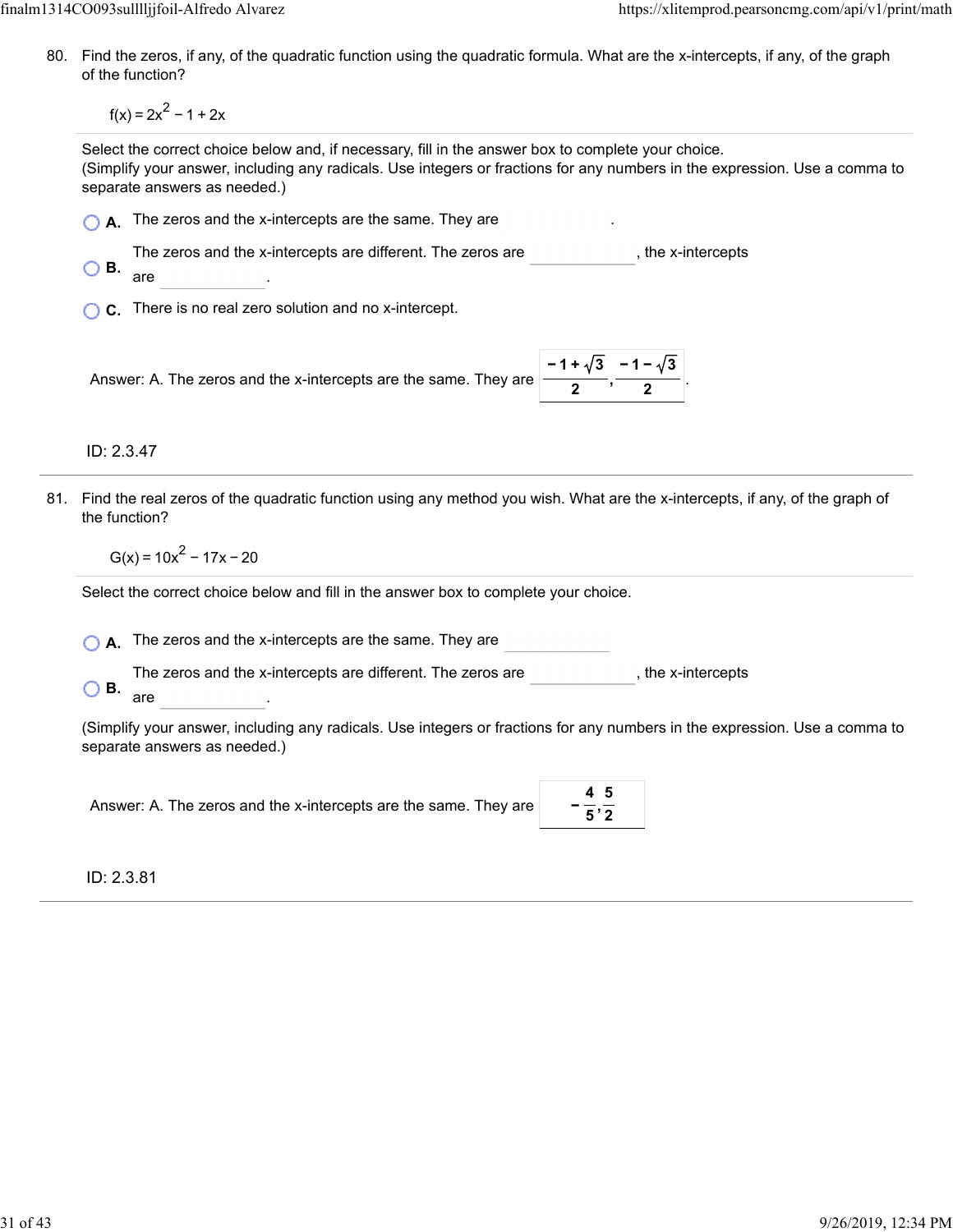82. Find the real solutions of the following equation.

 $20x<sup>2</sup> + 13x - 15 = 0$ 

Select the correct choice below and, if necessary, fill in the answer box to complete your answer.

- **A.** The real solutions are . (Simplify your answer. Type an exact answer, using radicals as needed. Use a comma to separate answers as needed.)
- **B.** There are no real solutions.

Answer: A. The real solutions are **5 3 4 5**

> (Simplify your answer. Type an exact answer, using radicals as needed. Use a comma to separate answers as needed.)

## ID: 2.4.2

83. Match the graph with the following function.

 $f(x) = x^2 - 16x + 64$ 

Choose the correct graph below.

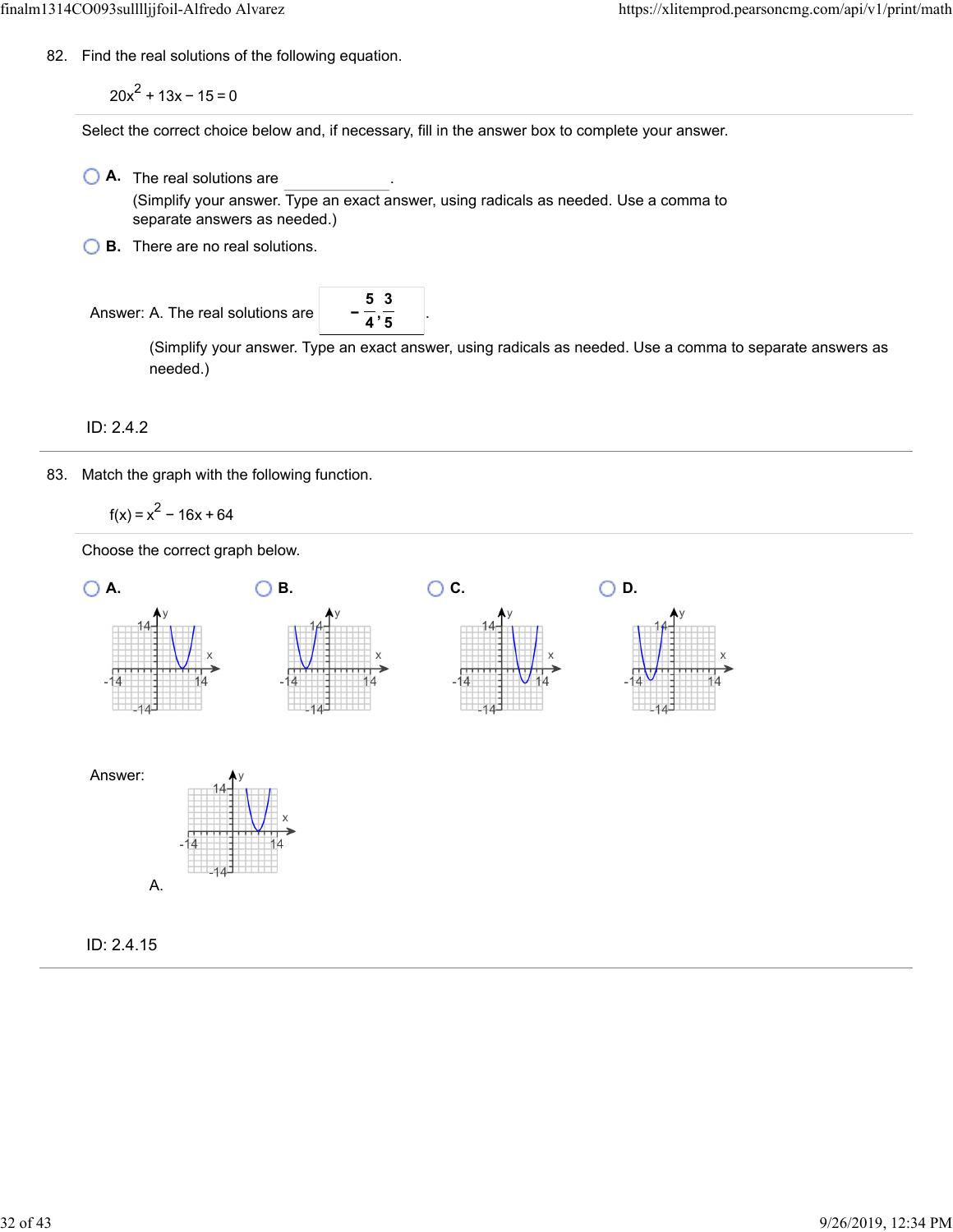84. Match the function  $f(x) = x^2 - 4x$  to one of the given graphs.

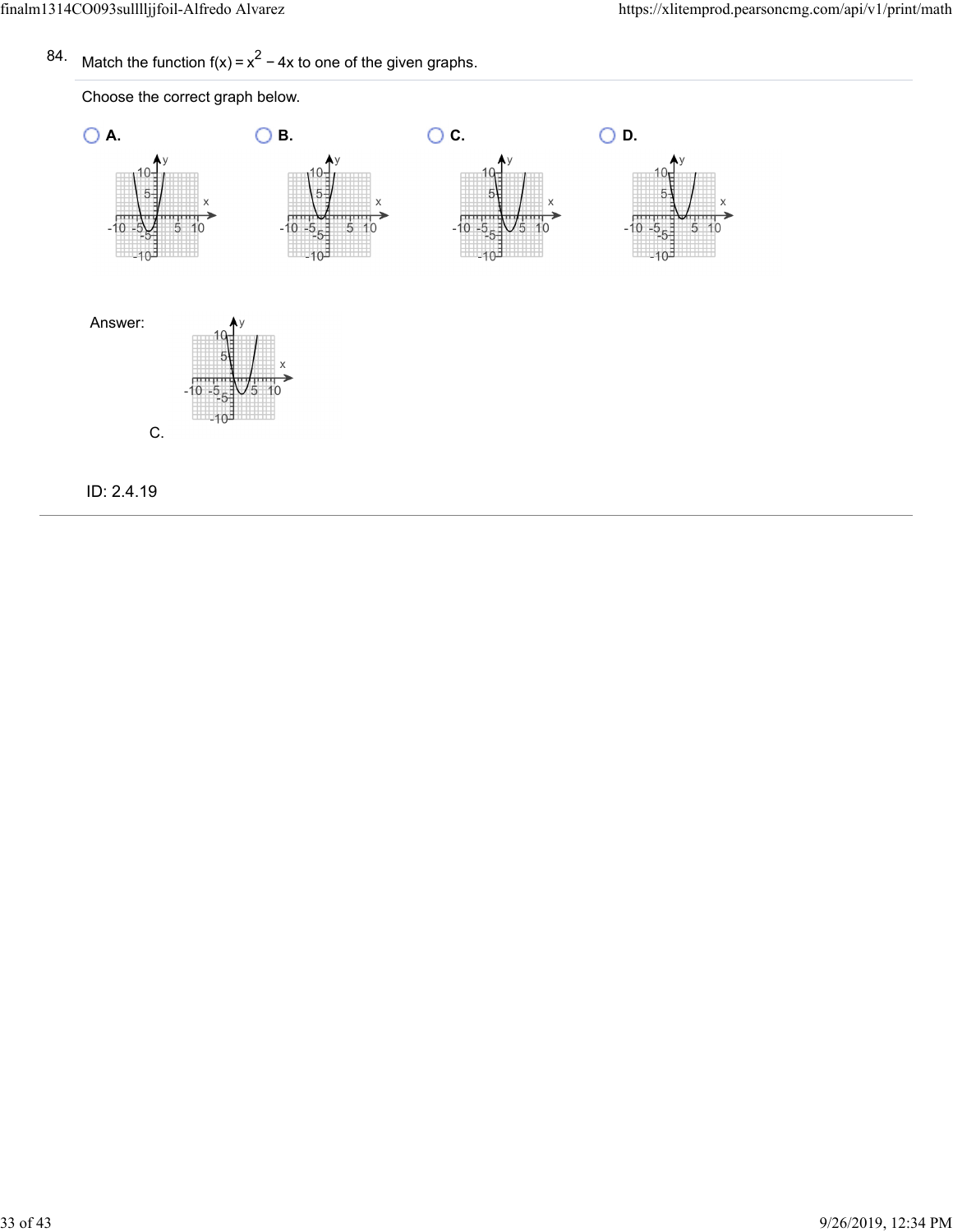85.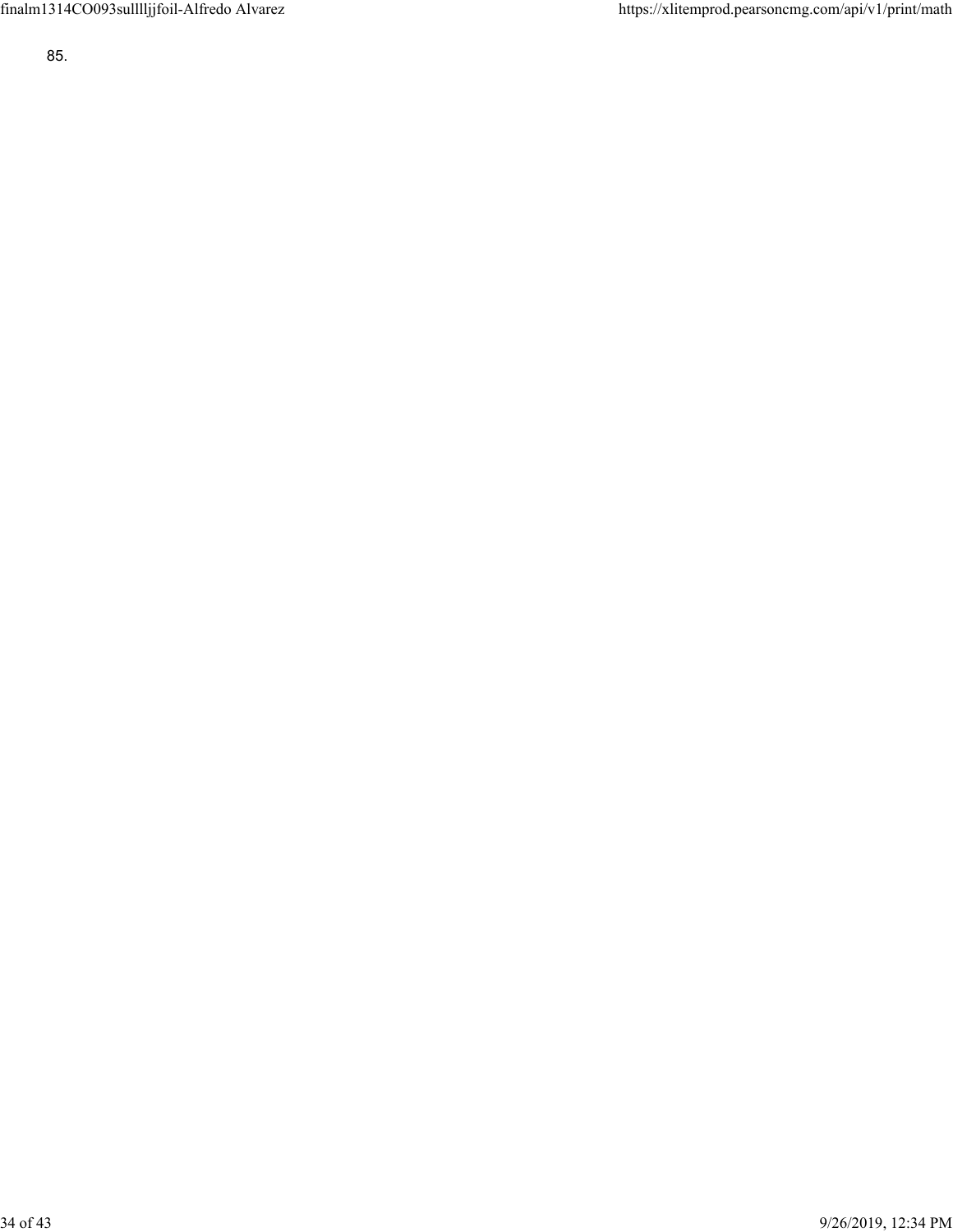For the quadratic function f(x) =  $x^2$  + 6x − 7, answer parts **(a)** through **(c)**.

**(a)** Graph the quadratic function by determining whether its graph opens up or down and by finding its vertex, axis of symmetry, y-intercept, and x-intercepts, if any.

Does the graph of f open up or down?

up

What are the coordinates of the vertex?

The vertex of the parabola is

(Type an ordered pair. Use integers or fractions for any numbers in the expression.)

What is the equation of the axis of symmetry?

The axis of symmetry is (Type an equation.)

What is/are the x-intercept(s)? Select the correct choice below and, if necessary, fill in the answer box to complete your choice.

**A.** The x-intercept(s) is/are

(Type an integer or a decimal. Use a comma to separate answers as needed.)

.

**B.** There are no x-intercepts.

What is the y-intercept? Select the correct choice below and, if necessary, fill in the answer box to complete your choice.

- **A.** The y-intercept is . (Type an integer or a decimal.)
- **B.** There is no y-intercept.

Use the graphing tool to graph the function.

**(b)** Determine the domain and the range of the function.

The domain of f is (Type your answer in interval notation.)

The range of f is

(Type your answer in interval notation.)

**(c)** Determine where the function is increasing and where it is decreasing.

The function is increasing on the interval .

(Type your answer in interval notation.)

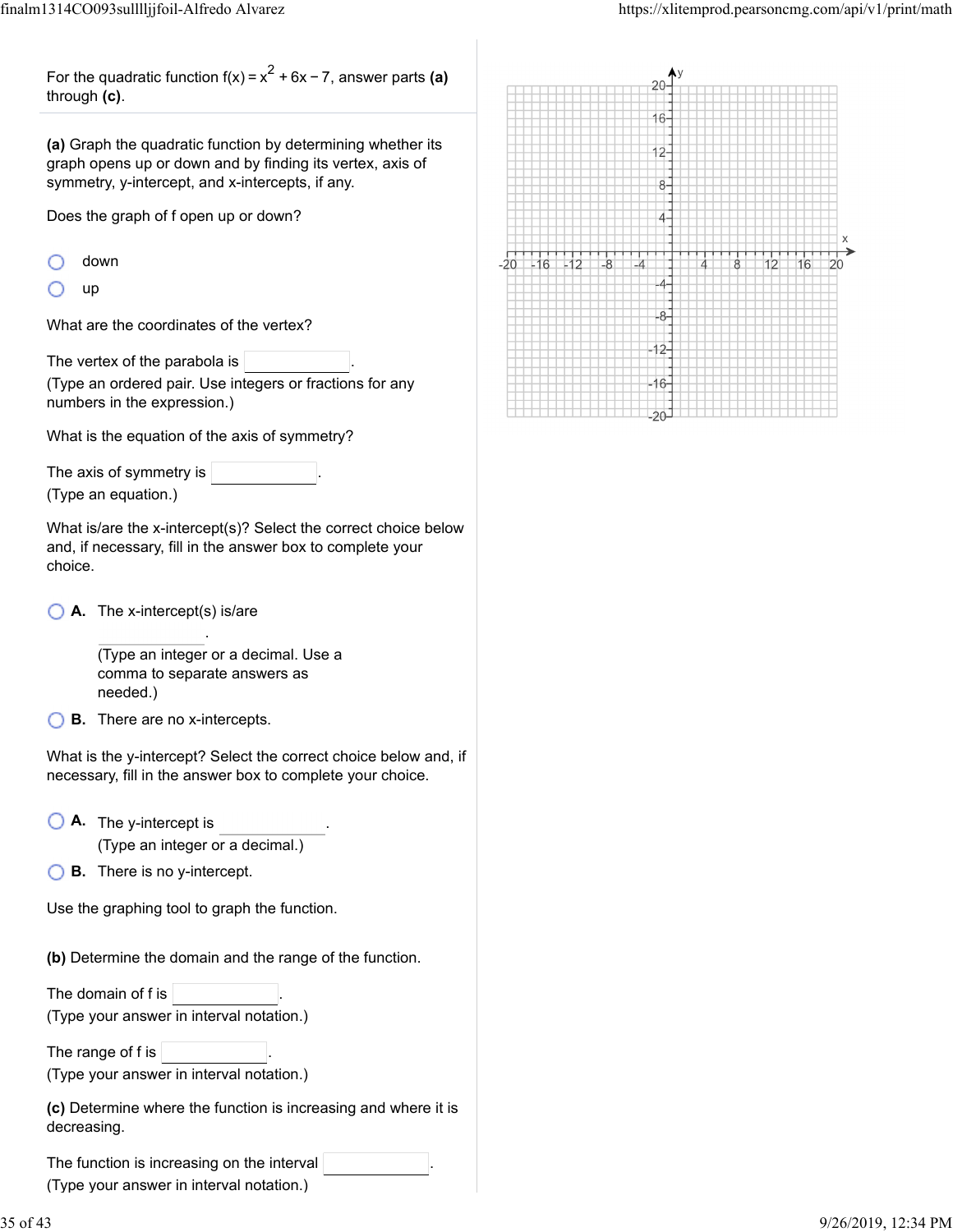Answers up

 $(-3, -16)$ 

 $x = -3$ 

A. The x-intercept(s) is/are  $\boxed{\phantom{000}-7,1}$ 

(Type an integer or a decimal. Use a comma to separate answers as needed.)





| $(-\infty,\infty)$ |
|--------------------|
| $[-16, \infty)$    |
| $[-3, \infty)$     |
| $(-\infty, -3]$    |

ID: 2.4.37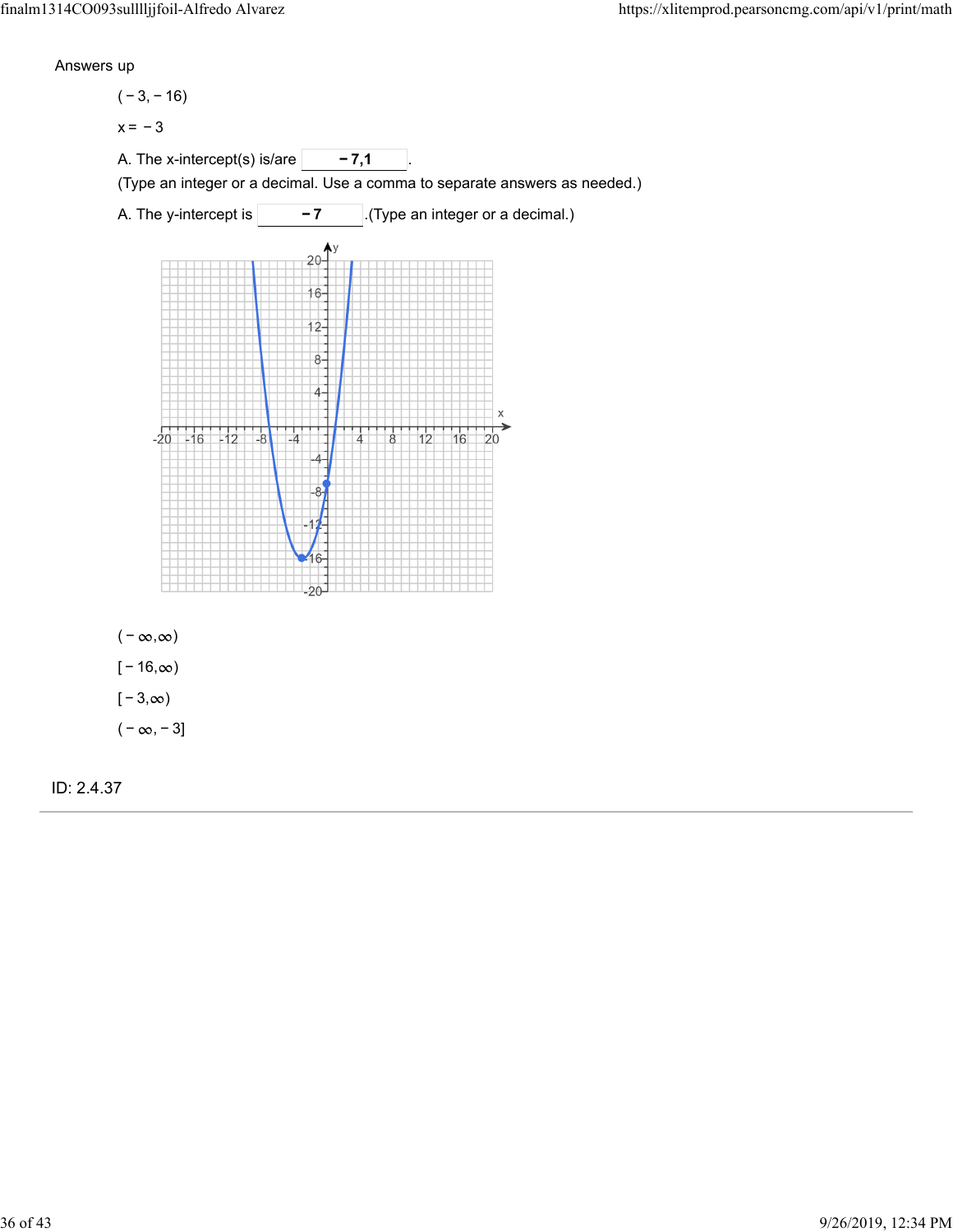86.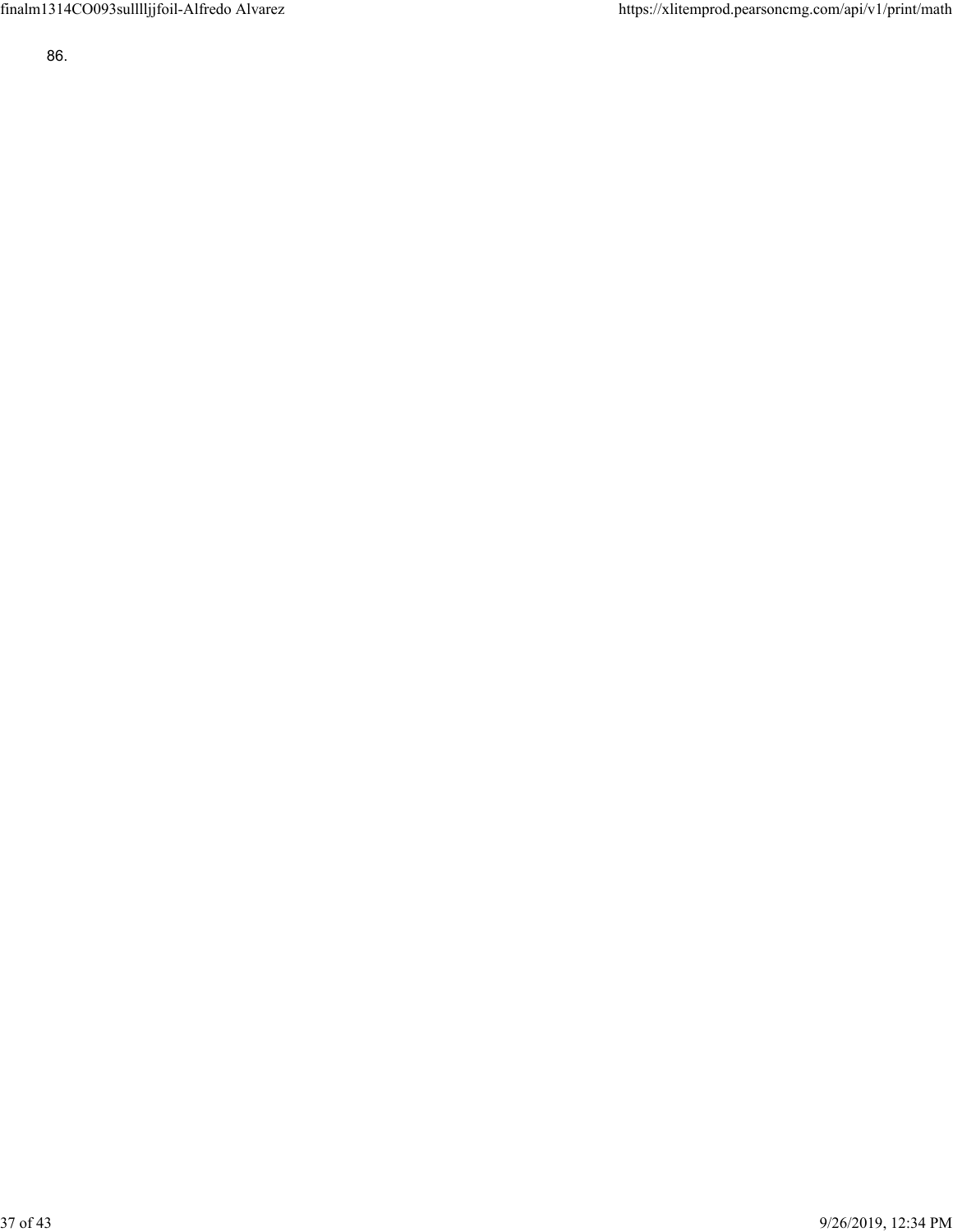For the quadratic function f(x) =  $x^2 + 4x + 4$ , answer parts **(a)** through **(c)**.

**(a)** Graph the quadratic function by determining whether its graph opens up or down and by finding its vertex, axis of symmetry, y-intercept, and x-intercepts, if any.

Does the graph of f open up or down?

- down
- up

What are the coordinates of the vertex?

The vertex of the parabola is

(Type an ordered pair. Use integers or fractions for any numbers in the expression.)

What is the equation of the axis of symmetry?

| The axis of symmetry is |  |
|-------------------------|--|
| (Type an equation.)     |  |

What is the y-intercept? Select the correct choice below and, if necessary, fill in the answer box to complete your choice.

- **A.** The y-intercept is . (Type an integer or a decimal.)
- **B.** There is no y-intercept.

What is/are the x-intercept(s)? Select the correct choice below and, if necessary, fill in the answer box to complete your choice.

**A.** The x-intercept(s) is/are

(Type an integer or a decimal. Use a comma to separate answers as needed.)

.

**B.** There are no x-intercepts.

Use the graphing tool to graph the function.

**(b)** Determine the domain and the range of the function.

The domain of f is  $|$ (Type your answer in interval notation.)

The range of f is  $|$ 

(Type your answer in interval notation.)

**(c)** Determine where the function is increasing and where it is decreasing.

The function is increasing on the interval . (Type your answer in interval notation.)

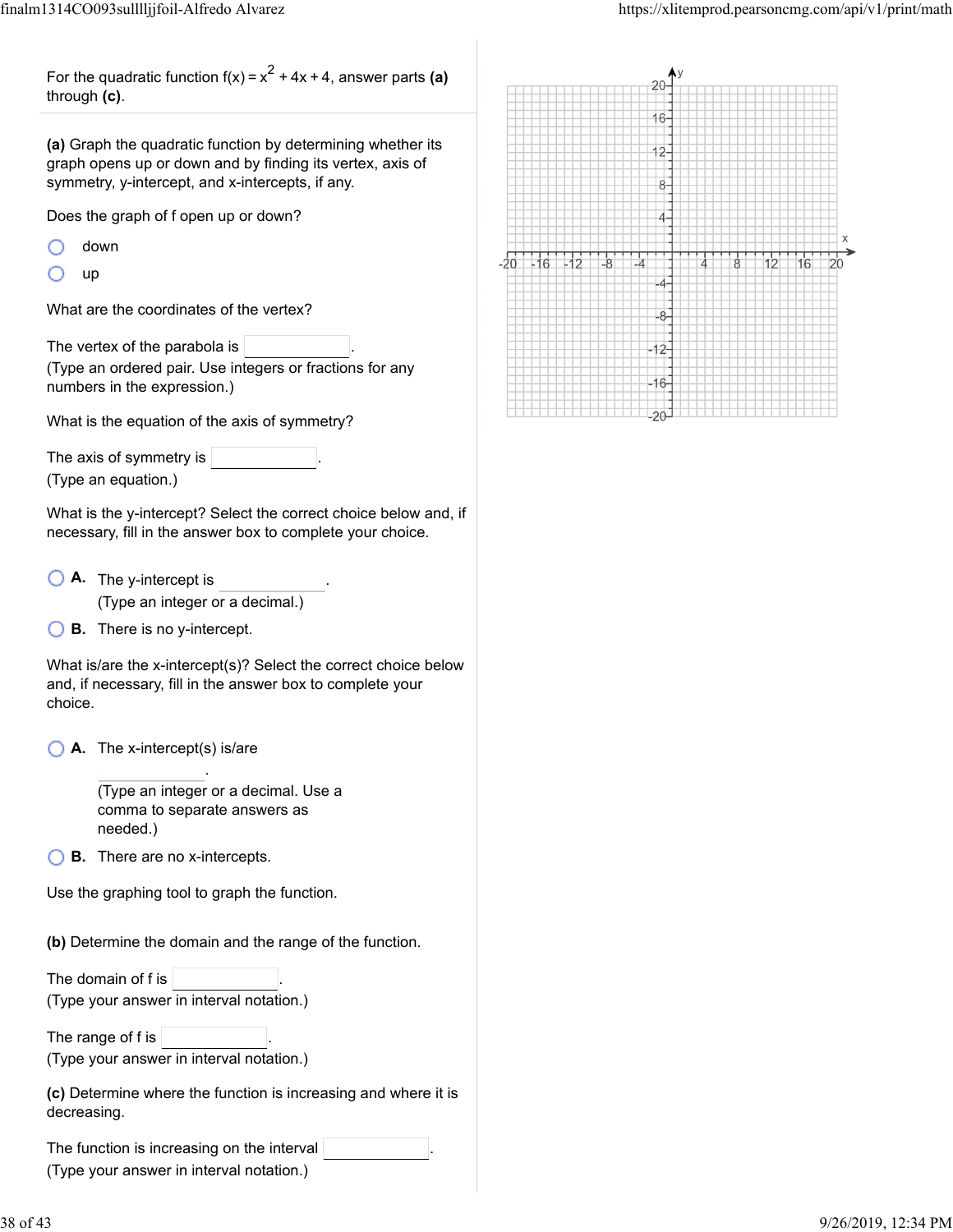Answers up

 $(-2,0)$ 

 $x = -2$ 

A. The y-intercept is  $\boxed{4}$  (Type an integer or a decimal.)

A. The x-intercept(s) is/are  $\vert$  **−2** 

(Type an integer or a decimal. Use a comma to separate answers as needed.)



| $(-\infty,\infty)$ |
|--------------------|
| $[0,\infty)$       |
| $[-2, \infty)$     |
| $(-\infty, -2]$    |

ID: 2.4.39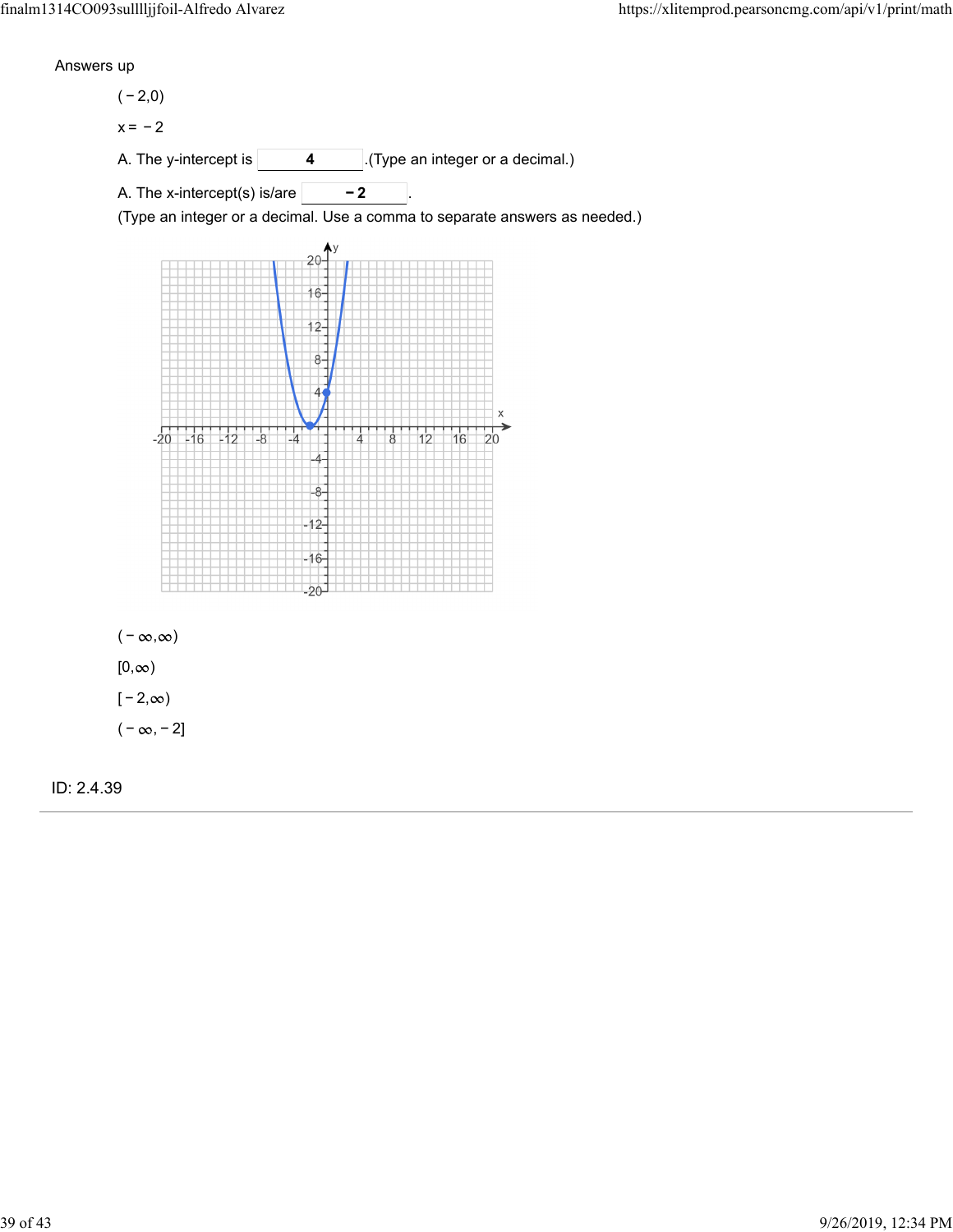87. Find the complex zeros of the quadratic function. Graph the function and label the intercepts.

 $f(x) = x^2 - 14x + 65$ 

The zeros of the function are

(Simplify your answer, including any radicals and i as needed. Use integers or fractions for any numbers in the expression. Use a comma to separate answers as needed.)

Choose the correct graph below.







ID: 2.7.13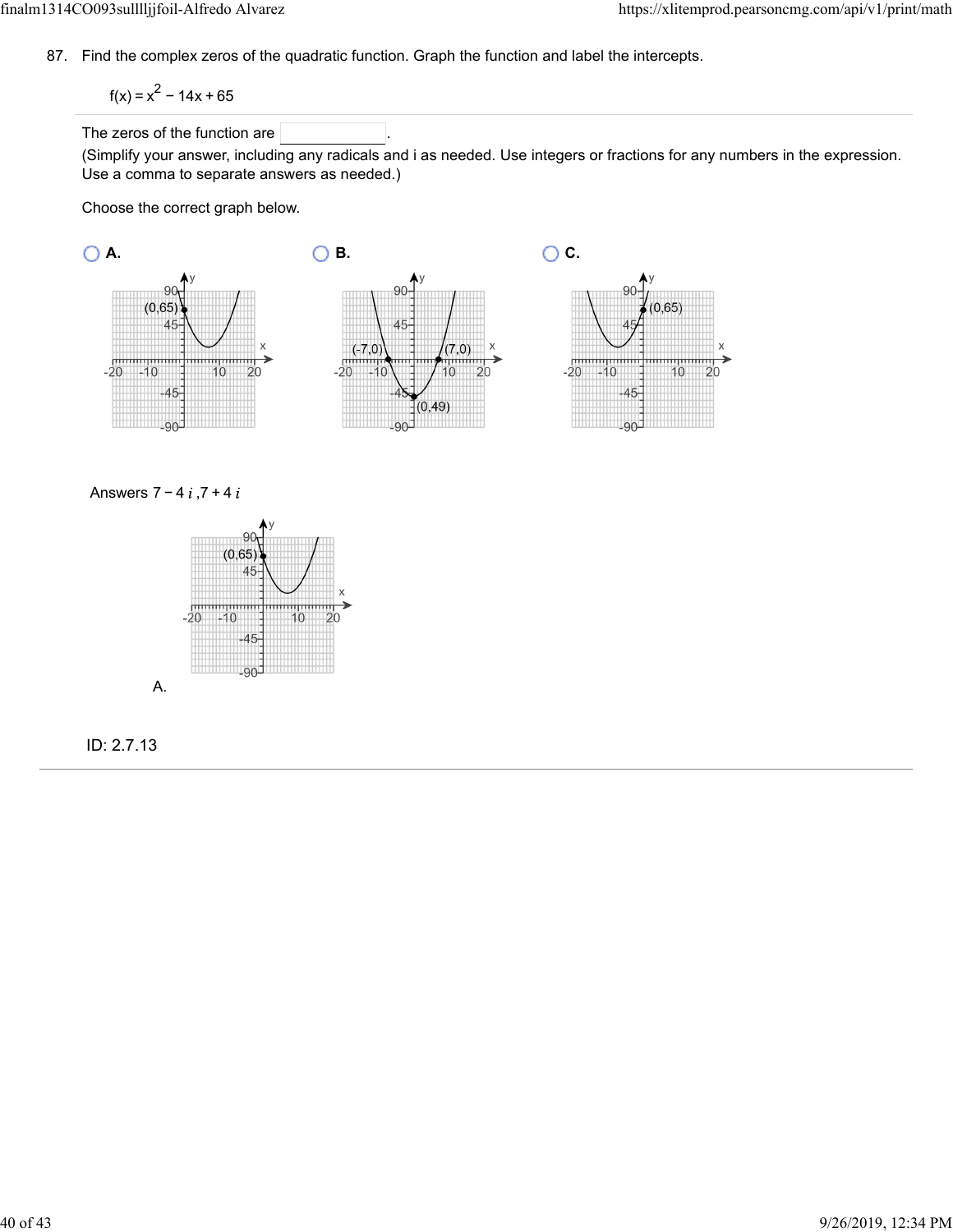88. Solve the following inequality. Graph the solution set.



ID: 3.2.1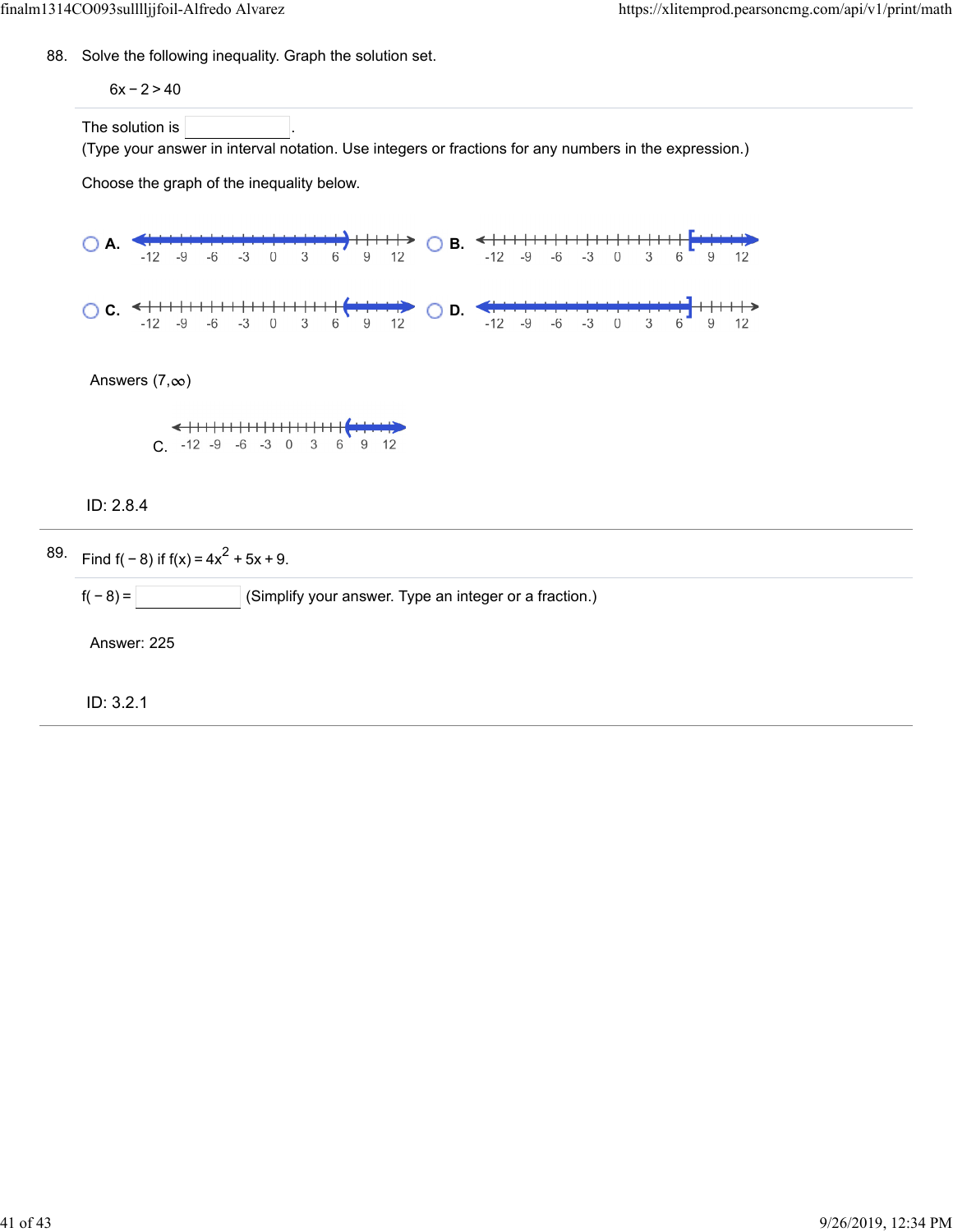90. Solve the inequality. Express your answer using set notation or interval notation. Graph the solution set.

11 − 2x ≤ 7

Choose the correct answer below that is the solution set to the inequality.

- $\bigcirc$  **A.** {x|x ≥ −4} or [−4, $\infty$ )
- **B.**  $\{x | x \ge 2\}$  or  $[2, \infty)$
- **C.**  $\{x | x \leq 2\}$  or  $(2, \infty)$
- **D.** { $x|x \ge -2$ } or  $[-2, \infty)$

Choose the correct graph below that is the solution set to the inequality.



Answers B.  $\{x | x \ge 2\}$  or  $[2, \infty)$ 



ID: 3.6.1

91. Evaluate the following expression, if possible.

 $9^{3/2}$ 

Select the correct choice below and fill in any answer boxes in your choice.

 $\bigcirc$  **A.**  $9^{3/2}$  =

**B.** The solution is not a real number.

Answer: A.  $9^{3/2} = \sqrt{27}$ 

- ID: Quick Check P4.1.10
- 92. Given h(x) =  $2x^2 7x + 5$ , find h( 7).



Answer: 152

ID: 4.1.1